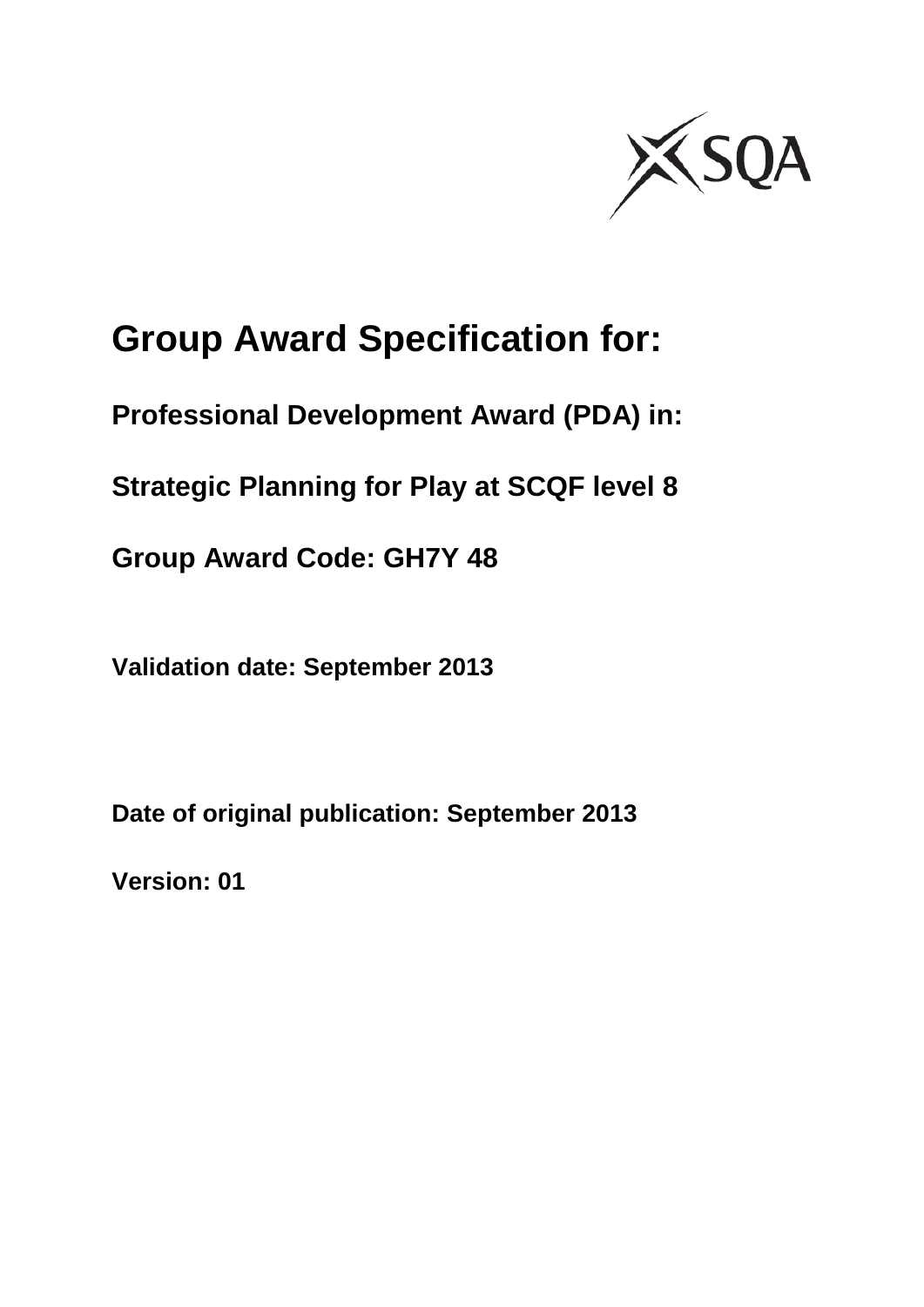### **Contents**

| 2 |             |                                                                                |  |
|---|-------------|--------------------------------------------------------------------------------|--|
| 3 |             |                                                                                |  |
|   |             |                                                                                |  |
|   |             |                                                                                |  |
| 4 |             |                                                                                |  |
|   |             |                                                                                |  |
| 5 |             |                                                                                |  |
|   | 5.1         |                                                                                |  |
|   | 5.2         | Mapping of National Occupational Standards (NOS) and/or trade body standards 9 |  |
|   | 5.3         | Mapping of Core Skills development opportunities across the qualification  10  |  |
|   | 5.4         |                                                                                |  |
| 6 |             |                                                                                |  |
|   | 6.1         |                                                                                |  |
|   | 6.2         |                                                                                |  |
|   | 6.3         |                                                                                |  |
|   | 6.4         |                                                                                |  |
|   | 6.5         |                                                                                |  |
|   | 6.6         |                                                                                |  |
| 7 |             |                                                                                |  |
| 8 |             |                                                                                |  |
| 9 |             |                                                                                |  |
|   | Appendix 1: |                                                                                |  |
|   | Appendix 2: |                                                                                |  |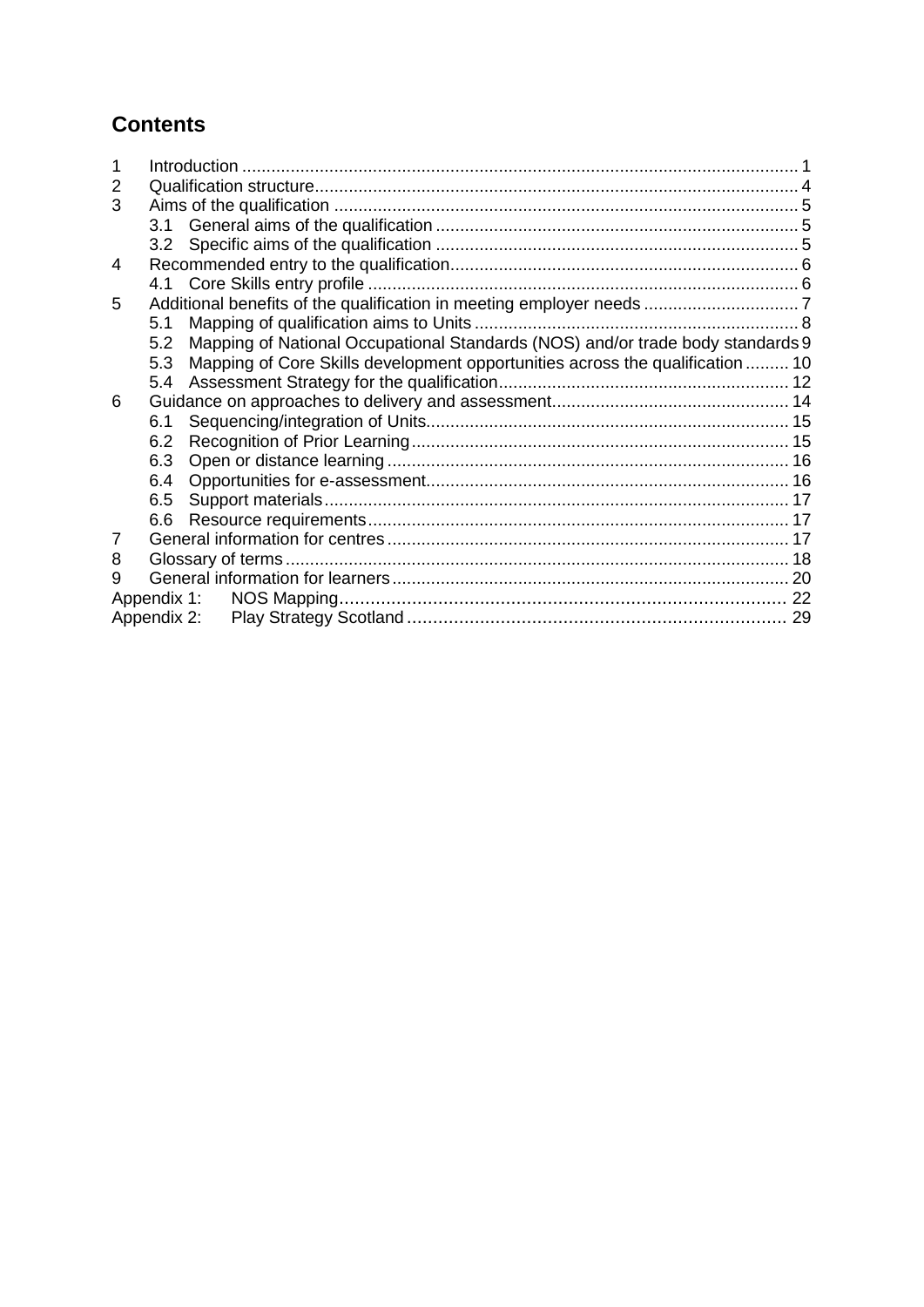## <span id="page-2-0"></span>**1 Introduction**

This document was previously known as the Arrangements document. The purpose of this document is to:

- assist centres to implement, deliver and manage the qualification
- $\bullet$  provide a quide for new staff involved in offering the qualification
- inform course managers teaching staff, assessors, learners, employers and HEIs of the aims and purpose of the qualification
- provide details of the range of learners the qualification is suitable for and progression opportunities

The title of this Professional Development Award (PDA) reflects the content required to meet the aims of professionals in organisations who are involved to some extent in the play agenda both directly and indirectly. The level of the qualification reflects the strategic purpose of the award to assess with a view to improving the play opportunities of children and young people in their service area. This can be used as a Continuous Professional Development Qualification (CPD).

#### **Rationale**

The rationale for the qualification was to develop a PDA which could be delivered to organisations interested in analysing the play sufficiency of their services. Driven by the Scottish Government Play Strategy, which aims to promote and improve play and play spaces for children and young people in Scotland.

The Play Strategy states that:

'*We want Scotland to be the best place to grow up. A nation which values play as a lifeenhancing daily experience for all our children and young people; in their homes, nurseries, schools and communities'*.

This focus on an understanding of play throughout our services in Scotland forms the basis of the development of a PDA Strategic Planning for Play as a CPD qualification aimed at the wider policy makers, architects, and health and management workers in a local authority or other organisations, ie third sector.

The qualification aims to use two recently developed products as the underpinning knowledge and practical foundation. These are the Getting It Right for Play toolkit from Play Scotland and the Go Play Outcome and Evaluation Framework from Inspiring Scotland.

Getting It Right for Play is a practical resource for all those interested in evaluating and improving local outdoor play opportunities and experiences for children and young people in Scotland. It uses four tools and eight indicators to collect and analyse sufficient information to measure play sufficiency.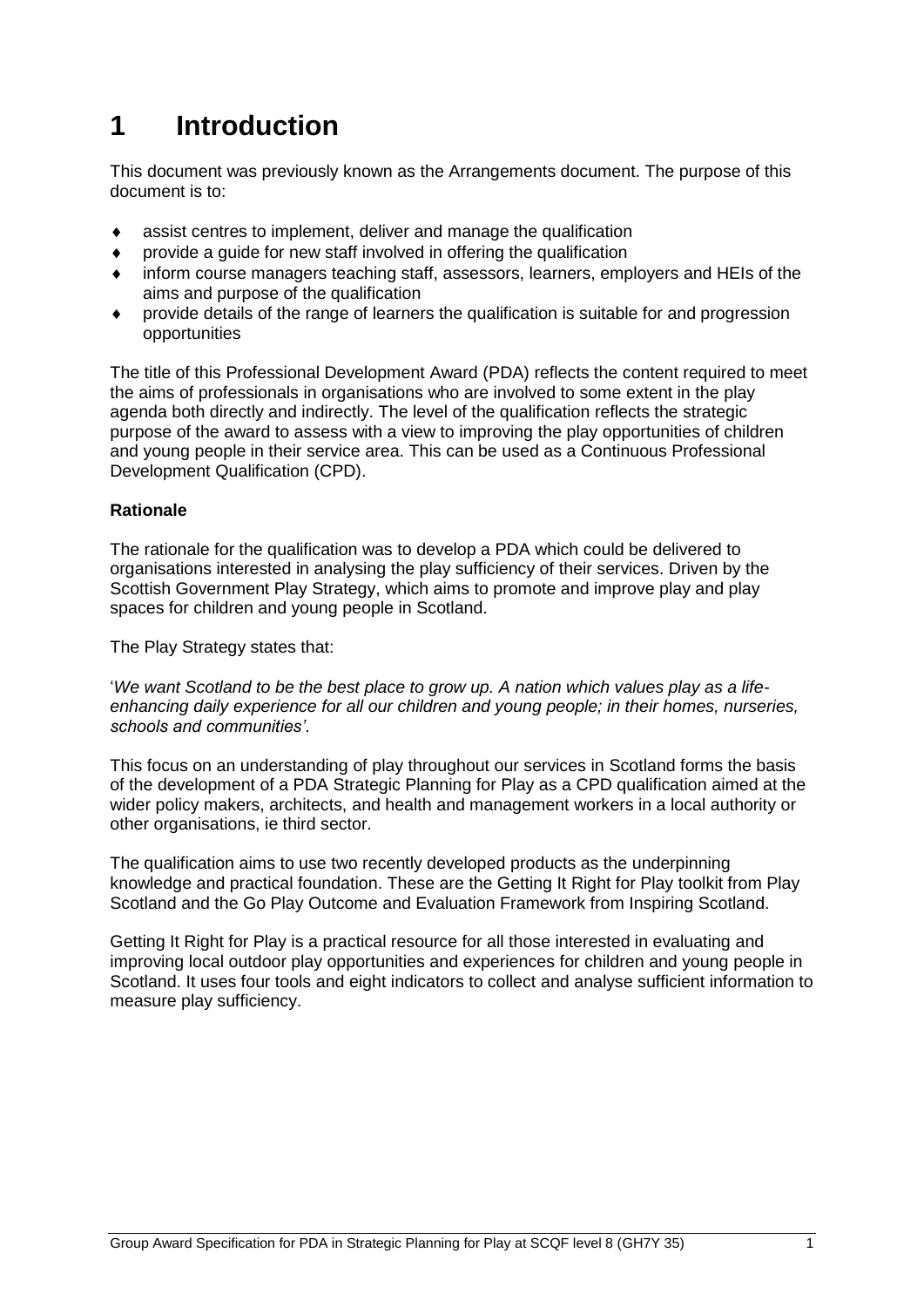The eight indicators which the Getting It Right for Play Toolkit uses are:

- 1 How often children play outdoors.
- 2 Children's satisfaction with their outdoor play opportunities and experiences.
- 3 Children's involvement in planning and doing.
- 4 Children's opportunities to experience excitement and the benefits of taking risks.<br>5 Adults attitudes to children plaving outdoors.
- Adults attitudes to children playing outdoors.
- 6 The quality of local play spaces for outdoor play.<br>7 Children's access to different types of spaces for
- 7 Children's access to different types of spaces for outdoor play.
- 8 The extent to which local agencies and authorities work together to plan and provide for outdoor play.

The Go Play Outcomes and Evaluation Framework was developed by Inspiring Scotland who worked with 27 third sector play organisations directly providing play in 9 local authority areas. The report aimed to build a logical model which described the work of the play sector and why play is important. The report also noted, however, that it is particularly challenging to demonstrate Outcomes for play. It set out an idea of the benefits of play and the role of the play sector in Scotland. In the foreword, the Chief Executive Andrew Muirhead (2010) of Inspiring Scotland stated that *'Play makes a tremendous contribution to children having a happy and healthy childhood'.*

The Scottish Government Play Strategy drives the commitment for local agencies and authorities to ensure that play is a priority and that play is considered across all areas in local agencies. For this reason, it was felt that rather than CPD training which is not Outcome based, it would be more beneficial and accountable for there to be a qualification in understanding the Strategic Planning for Play. A qualification would take it further by ensuring that there is an assessment which will expect not just the evaluations and analysis, but a development and implementation plan for the local authorities and other organisations.

This action plan can be a crucial piece of sustainable work for the Play Strategy actions and to extend the work of the Getting It Right for Play and the Go Play Outcomes Framework. These documents can be found on the following weblinks:

#### **[Go Play Outcomes Framework](file:///E:/Tender%20bid%20info/Frameworks/Validation%20Scottish%20Play%20Certificate/validation%20doc%20for%20scot%20play%20certf%20final%20draft%20v1%2013.0i9.13.docx)**

#### **[Playscotland Toolkit](http://www.playscotland.org/wp-content/uploads/assets/Toolkit.pdf)**

Learners working on this qualification will be required to develop an action plan for their organisation or local authority as part of a final assessment. The rationale for the action plan would be to focus on how play can be further incorporated into their organisational strategic plan.

This would be expected to link to the organisational policy of either Single Outcome Agreements (SOA) or Scottish Government National Outcomes. A further impact of the qualification would be for each local authority or agency to have key personnel who understand the issues of play. They would also gain insight in evaluating the play experience for children in the organisation and local area.

Through this learning, there would be a core of staff from different areas of the organisation championing the play agenda and ensuring through the assessment in the qualification, that there are clear Outcomes and aims to affect change in the thinking of the organisation in relation to play.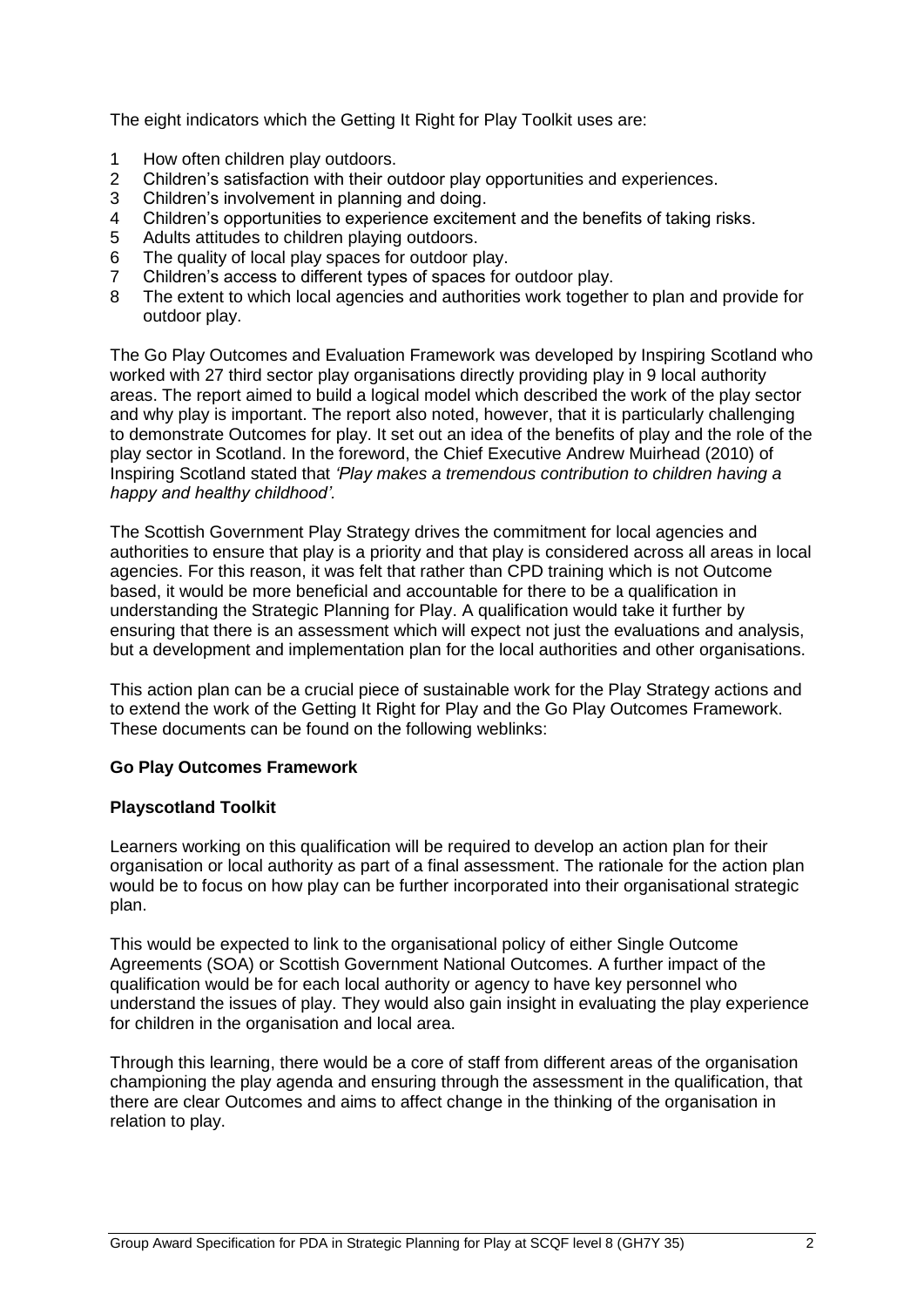The qualification will be a Professional Development Award (PDA) at SCQF level 8. It is expected that the qualification will link to the recently developed Play Strategy, common skills, parenting policies, as well as, Children's and Early Years Framework.

Although this is a new qualification for SQA. It is based and link to Playwork level 4 NOS and in particular to some of the Units in this qualification which relate to playwork theory and development of play policy. FT5A 04 (PW17) *Develop, Manage and Review Operational Plans for Play Provision* and FTM04 (PW38) *Implement Contemporary Frameworks Within a Play Context*. A fuller map to the Playwork NOS is contained in an appendix to this validation document.

The qualification is a new award which contains newly validated Units relating to the Strategic Planning for Play within organisations.

#### **Background to the Development**

The Scottish Government launched a fund in 2010 to support the play sector. This fund named Go Play, was hugely successful and supported many ventures and projects in the play sector. Two of these projects developed pieces of work which have formed the basis for the development of this qualification.

Play Scotland were funded to develop a toolkit for local authorities to assess play sufficiency, Getting It Right for Play. This toolkit was developed and piloted across two local authority areas. It was received well, and highlighted the potential for local authorities to work collaboratively across departments to ensure that priorities for play were included in their strategies and policies.

The other project was Inspiring Scotland, who developed their Outcomes based research from their support of play ventures through the Go Play fund. This publication was also considered very useful in the sector.

A paper written by the Sector Skills Council for Playwork Skillsactive in partnership with SQA, was presented to The Scottish Government. This paper recommended that both the Go Play Outcomes Framework and the Getting it Right for Play Toolkit could be merged into a nationally recognised qualification. The rationale behind this was to ensure sustainability of the two pieces of work and to extend their impact on the sector. It was also felt that a nationally recognised qualification could encourage real change in organisations as compared to a non-Outcome based CPD training event.

A meeting was set up with representatives of Play Scotland, The Scottish Government, Inspiring Scotland and SQA to look at taking this idea further. Skillsactive had evidence from employers that this would be very widely accepted. Inspiring Scotland also brought to the table evidence of support from their ventures. The Scottish Government was keen to support this project in view of their forthcoming Play Strategy, Play Scotland had piloted the training of the Getting It Right for Play with two local authorities who expressed a desire for candidates to gain a recognised qualification which was credit and leveled.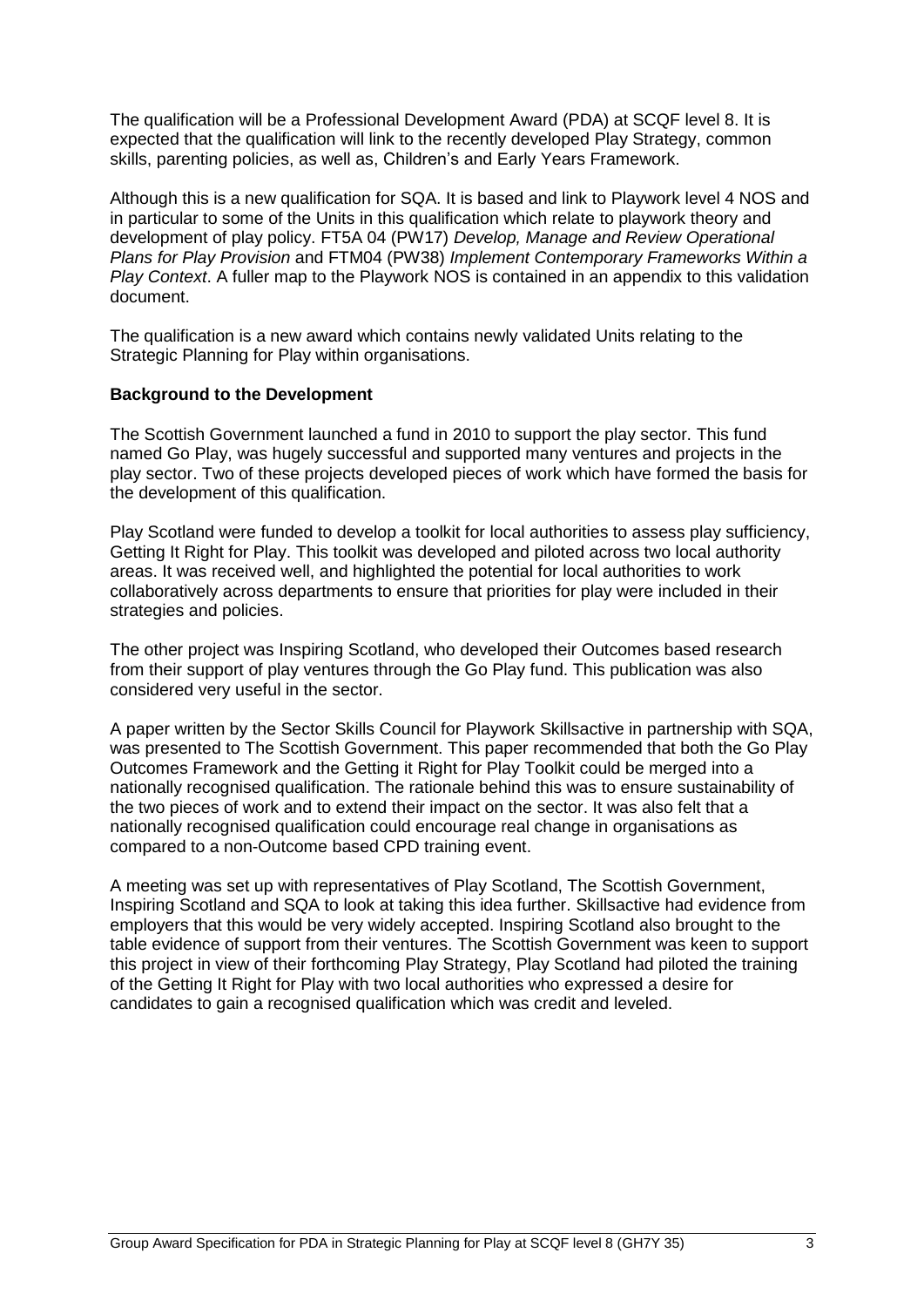#### **Evidence of Demand and Market Research**

The Scottish Government has launched their Play Strategy (2013) which aims to see play improved and valued across the wider children's sector but also in other sectors such as outdoor learning, greenspace and health. The Strategic Planning for Play is mentioned in the Action Plan for the Play Strategy, which states that PDA on play and the play agenda should be taken up by agencies and sectors in Scotland in order to improve play opportunities for all children in Scotland. As a result of this, it is expected that every local authority would progress through the qualification. It is also expected that larger organisations and charities may take up the qualification also.

#### **Development of the Award**

A Project Board was set up for the overseeing of the development of the qualification. This was made up of representatives from The Scottish Government, Play Scotland, The Zone, SQA, Inspiring Scotland and Skillsactive.

The role of the Project Board was to provide project guidance and strategic and operational guidance for the project.

A Qualification Design Team (QDT) was established to develop and write the Units for the PDA Strategic Planning for Play. An external technical Vetter was chosen and external subject specialist scrutinised the Units throughout the process. The QDT used the Getting It Right for Play and the Go Play Outcomes Framework as a foundation for the development of the Units and the structure of the qualification. The QDT also used the Scottish Government Play Strategy as a benchmark for the development of the qualification.

## <span id="page-5-0"></span>**2 Qualification structure**

This award is linked to the Play Scotland Getting it Right for Play Toolkit. Centres interested in delivering this qualification must have partnership arrangements with Playscotland.

Assessors and Internal Verifiers must have current knowledge and experience of play policy mapping, and play theory at the appropriate level or above.

The design principles for PDAs stipulate that there must be at least half the SCQF Credit Points at the level of the Award.

All four Units in the Award are mandatory and are designed to meet the requirements underpinned by the Getting it Right for Play Toolkit and the Go Play Outcomes Framework.

The PDA will be awarded on successful completion of all four component Units. This PDA carries 32 SCQF points at SCQF level 8.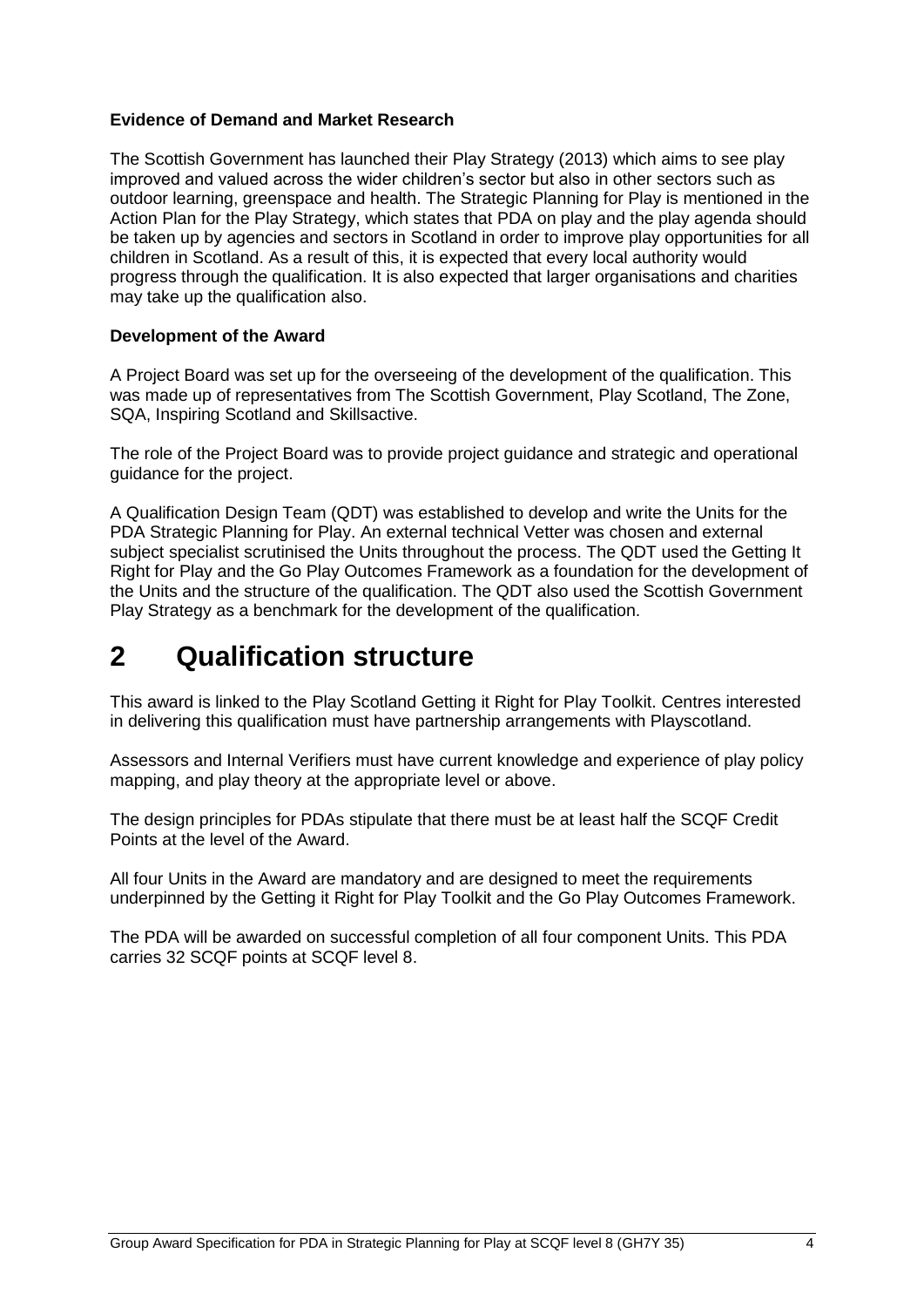### **PDA in Strategic Planning for Play at SCQF level 8**

| 4 code      | 2 code | <b>Unit title</b>                                                           | <b>SQA</b><br>credit | <b>SCQF</b><br>credit<br>points | <b>SCQF</b><br>level |
|-------------|--------|-----------------------------------------------------------------------------|----------------------|---------------------------------|----------------------|
| H51X        | 35     | Play and Play Spaces                                                        |                      |                                 |                      |
| <b>H5X2</b> | 35     | Play, Policy and Community                                                  |                      |                                 |                      |
| <b>H5X3</b> | 35     | Evaluating and Analysing the Impact<br>of Play on Children and Young People |                      | 8                               |                      |
| <b>H5X4</b> | 35     | <b>Evaluating Play Sufficiency</b>                                          |                      |                                 |                      |

### **Transferable Skills**

The development of transferable skills is encouraged throughout the Award. An important aspect of this Award is the development of the ability to apply and transfer a range of interpersonal and practical skills to different working relationships, and environments.

## <span id="page-6-0"></span>**3 Aims of the qualification**

The primary aim of the Award is to provide the underpinning Knowledge and Skills required to assess play sufficiency in an organisation and to develop a strategic action plan.

### <span id="page-6-1"></span>**3.1 General aims of the qualification**

- 1 To provide a formal qualification for members of an organisation who assess and promote play sufficiency.
- 2 To improve the confidence and ability of learners in terms of their understanding of the wider play agenda.
- 3 To enhance confidence and put into practice skills and knowledge gained through policy analysis and evaluation.
- 4 To develop in learners the appropriate attitudes, skills and knowledge to work collaboratively across departments in their organisation.
- 5 To develop in learners transferable interpersonal and communication skills.

### <span id="page-6-2"></span>**3.2 Specific aims of the qualification**

- 6 To develop an understanding of the benefits and impact relating to play and play spaces for children and young people.
- 7 To develop knowledge on national legislation and policy which relates to the play of children and young people.
- 8 To develop knowledge of the organisational policies which can impact on play and play spaces.
- 9 To develop an understanding of how to consult with children on their play needs.
- 10 To develop skills relating to policy analysis and evaluation.
- 11 To develop collaborative skills within an organisation.
- 12 To develop a strategic action plan.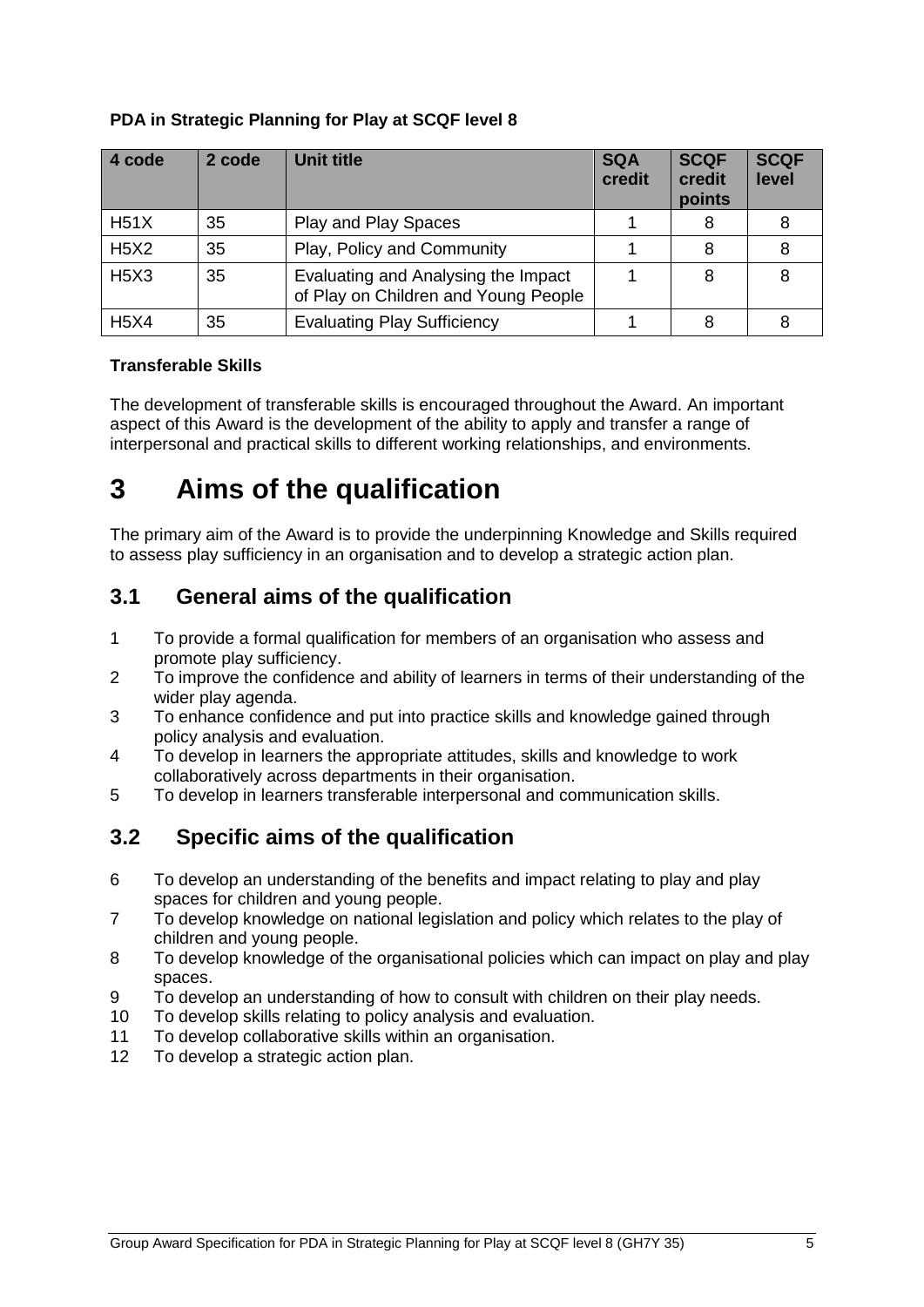## <span id="page-7-0"></span>**4 Recommended entry to the qualification**

Entry to this qualification is at the discretion of the centre. The following information on prior knowledge, skills, experience or qualifications that provide suitable preparation for this qualification has been provided by the Qualification Design Team as guidance only.

Learners would benefit from having attained the skills, knowledge and understanding required by one or more of the following or equivalent qualifications and/or experience:

#### **General Requirements**

Entry for individual Units will be at the discretion of the centre.

In stating the access and regulations and in consideration of the subsequent selection and admission to the Award, presenting centres will need to ensure that each prospective learner has sufficient academic ability and the appropriate personal qualities to succeed. It is essential that learners have access to an appropriate work environment in order that they can meet the Evidence Requirements of the component Units.

#### **Specific Requirements**

This PDA qualification is designed to be a practical tool for learners in organisations to work together to assess and analyse play sufficiency. While there is no specific requirement for a previous qualification in children's play or management, it is expected that the learner would have the skills required in order to work within the Evidence Requirements of the qualification.

These Evidence Requirements include an ability to analyse and evaluate policy documents and record data. The qualification requires learners to have good Communication Skills both orally and written.

### **Target Groups**

The target group for this qualification is varied. Learners in organisations who work in a variety of departments not necessarily related to children's services or play. This could include architects, educationalists, transport planners, town planners, health professionals, employees/volunteers from health and social care, the third sector, housing associations and educationalists, sports and youth professionals.

### <span id="page-7-1"></span>**4.1 Core Skills entry profile**

The Core Skill entry profile provides a summary of the associated assessment activities that exemplify why a particular level has been recommended for this qualification. The information should be used to identify if additional learning support needs to be put in place for learners whose Core Skills profile is below the recommended entry level or whether learners should be encouraged to do an alternative level or learning programme.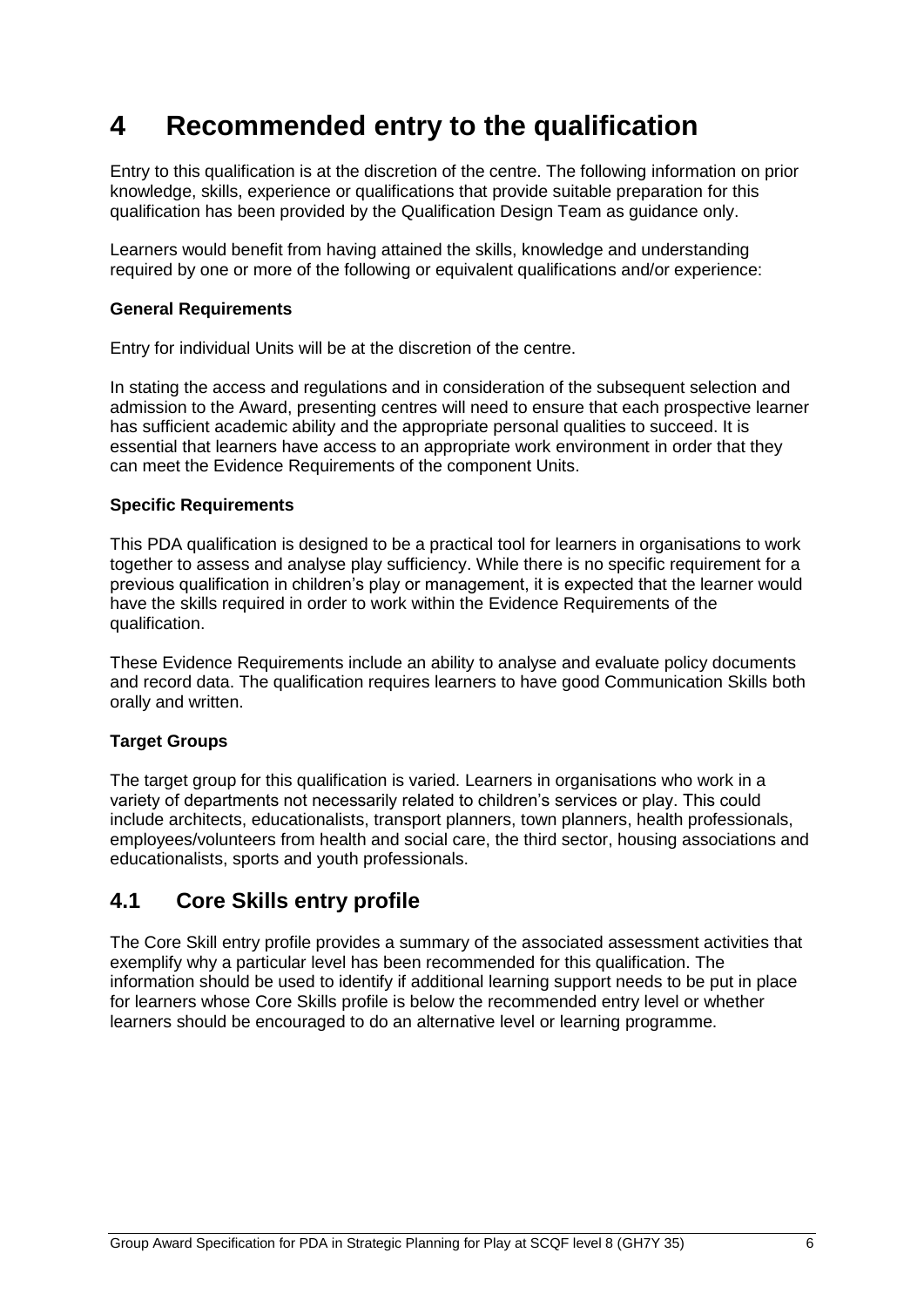| <b>Core Skill</b>                                    | <b>Recommended</b><br><b>SCQF entry</b><br>profile | <b>Associated assessment activities</b>                                                                                                          |
|------------------------------------------------------|----------------------------------------------------|--------------------------------------------------------------------------------------------------------------------------------------------------|
| Communication                                        | 6                                                  | The PDA Strategic Planning for Play expects                                                                                                      |
| Numeracy                                             | 6                                                  | learners to communicate effectively with a multi-                                                                                                |
| Information and<br>Communication<br>Technology (ICT) | 6                                                  | disciplinary team and to work together to develop<br>a strategic action plan. This relates to<br>Communication and Problem Solving and           |
| <b>Problem Solving</b>                               | 6                                                  | Working with Others. As part of a policy analysis,                                                                                               |
| <b>Working with Others</b>                           | 6                                                  | data must be gathered and analysed which<br>demands a level of Information and<br>Communication Technology ICT, Numeracy and<br>Problem Solving. |

## <span id="page-8-0"></span>**5 Additional benefits of the qualification in meeting employer needs**

This qualification was designed to meet a specific purpose and what follows are details on how that purpose has been met through mapping of the Units to the aims of the qualification. Through meeting the aims, additional value has been achieved by linking the Unit standards with those defined in National Occupational Standards and/or trade/professional body requirements. In addition, significant opportunities exist for learners to demonstrate the more generic skill, known as Core Skills through doing this qualification.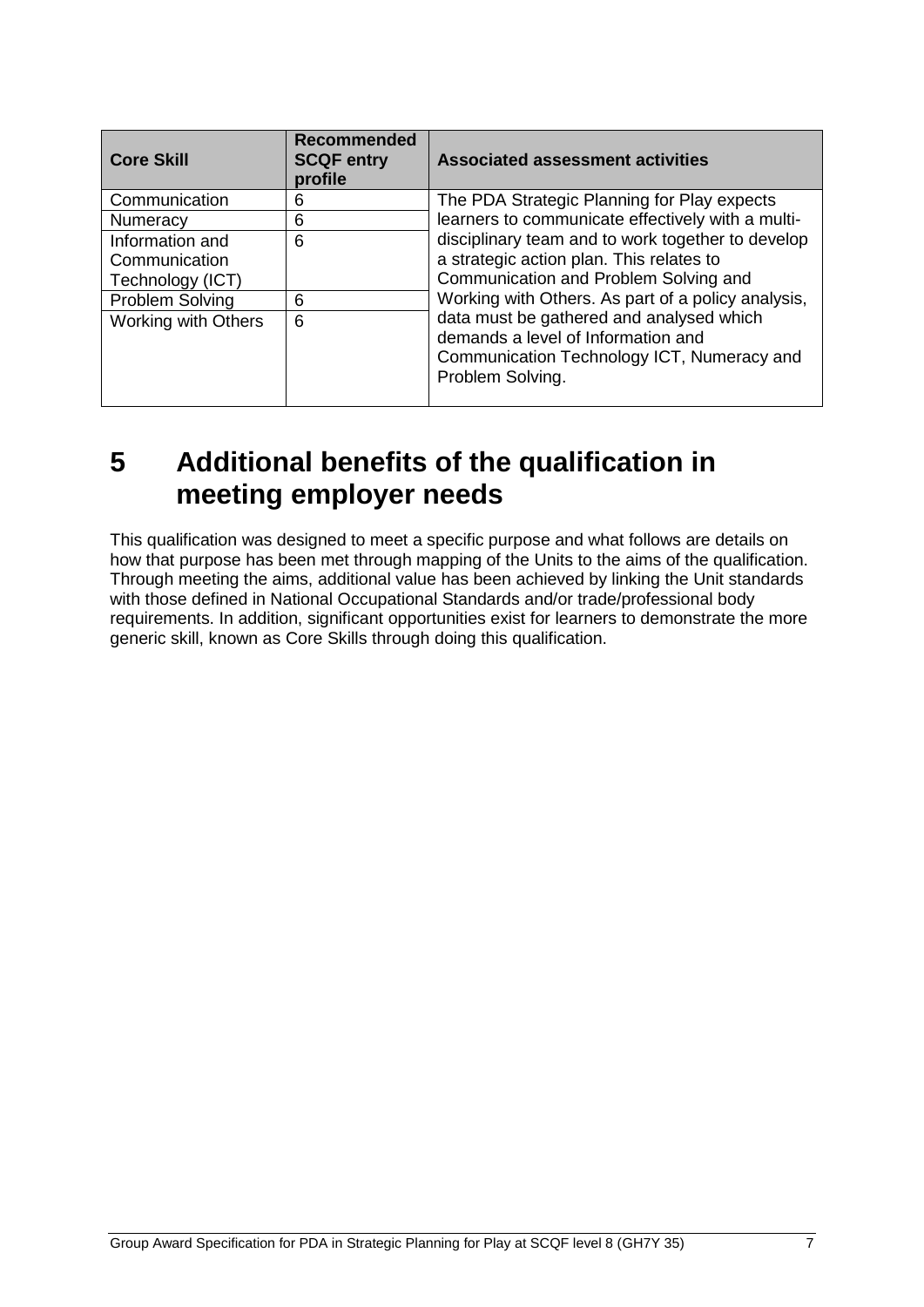## **5.1 Mapping of qualification aims to Units**

<span id="page-9-0"></span>

| Code                             | Unit title                                                                  | <b>Aims</b> |   |                   |                   |                   |   |   |   |   |    |                   |
|----------------------------------|-----------------------------------------------------------------------------|-------------|---|-------------------|-------------------|-------------------|---|---|---|---|----|-------------------|
|                                  |                                                                             |             |   | 3                 | 4                 | 5                 | 6 |   | 8 | 9 | 10 | 11                |
| H5X1 35                          | Play and Play Spaces                                                        | x           | x |                   | $\checkmark$<br>⋏ | X                 | X | X |   | X |    |                   |
| H <sub>5</sub> X <sub>2</sub> 35 | <b>Play Policy and Community</b>                                            | x           | ^ | $\checkmark$<br>ᄉ |                   | $\checkmark$<br>Y | x | X | X |   | X  |                   |
| H <sub>5</sub> X <sub>3</sub> 35 | Evaluating and Analysing the Impact of<br>Play on Children and Young People | x           | x | x                 | x                 | x                 | X |   | x |   | X  | $\mathbf{v}$<br>ж |
| H <sub>5</sub> X4 35             | <b>Evaluating Play Sufficiency</b>                                          | v<br>⋏      |   |                   | x                 | x                 |   | X | X | X | X  | ᄉ                 |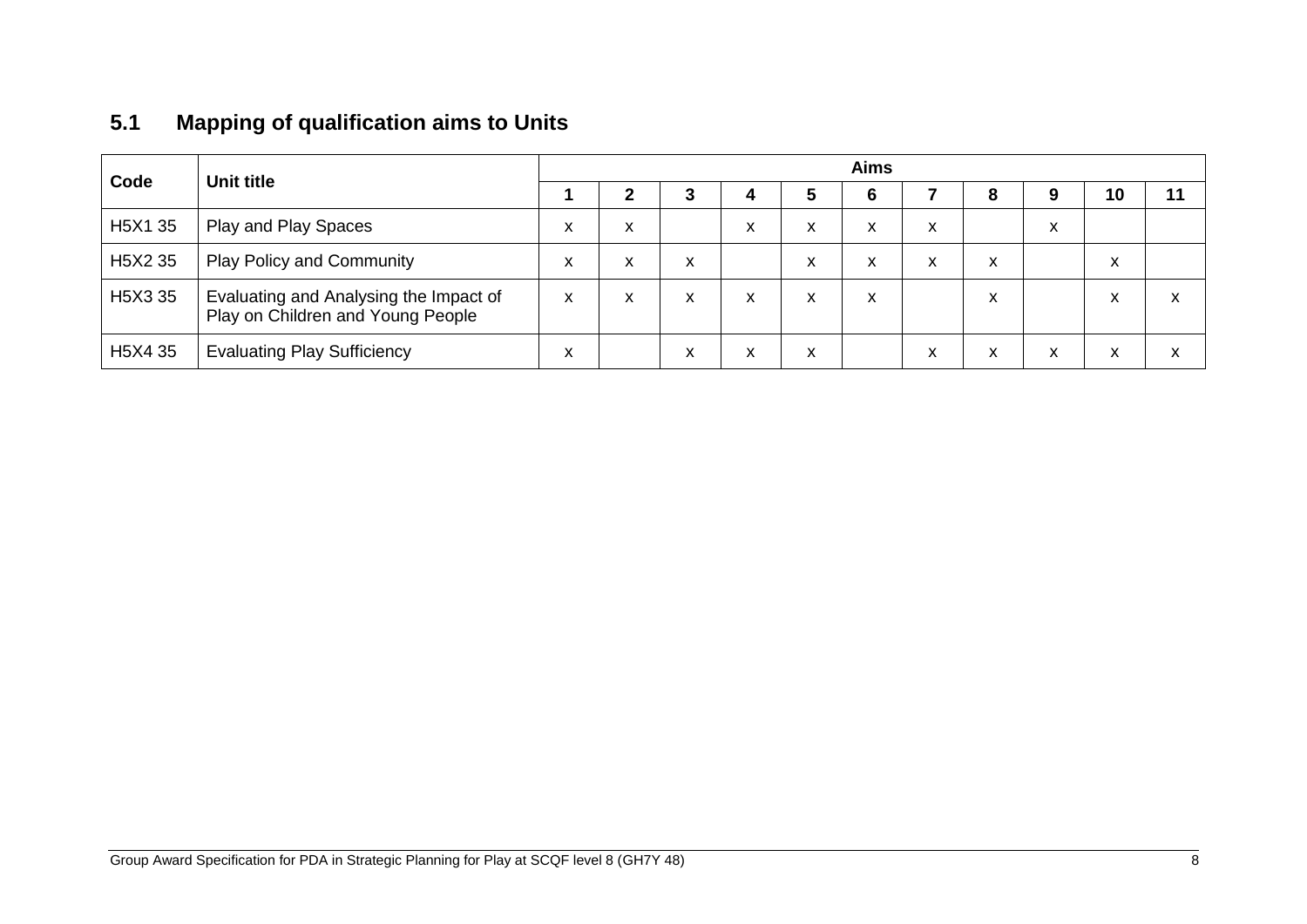### <span id="page-10-0"></span>**5.2 Mapping of National Occupational Standards (NOS) and/or trade body standards**

*See appendix 1*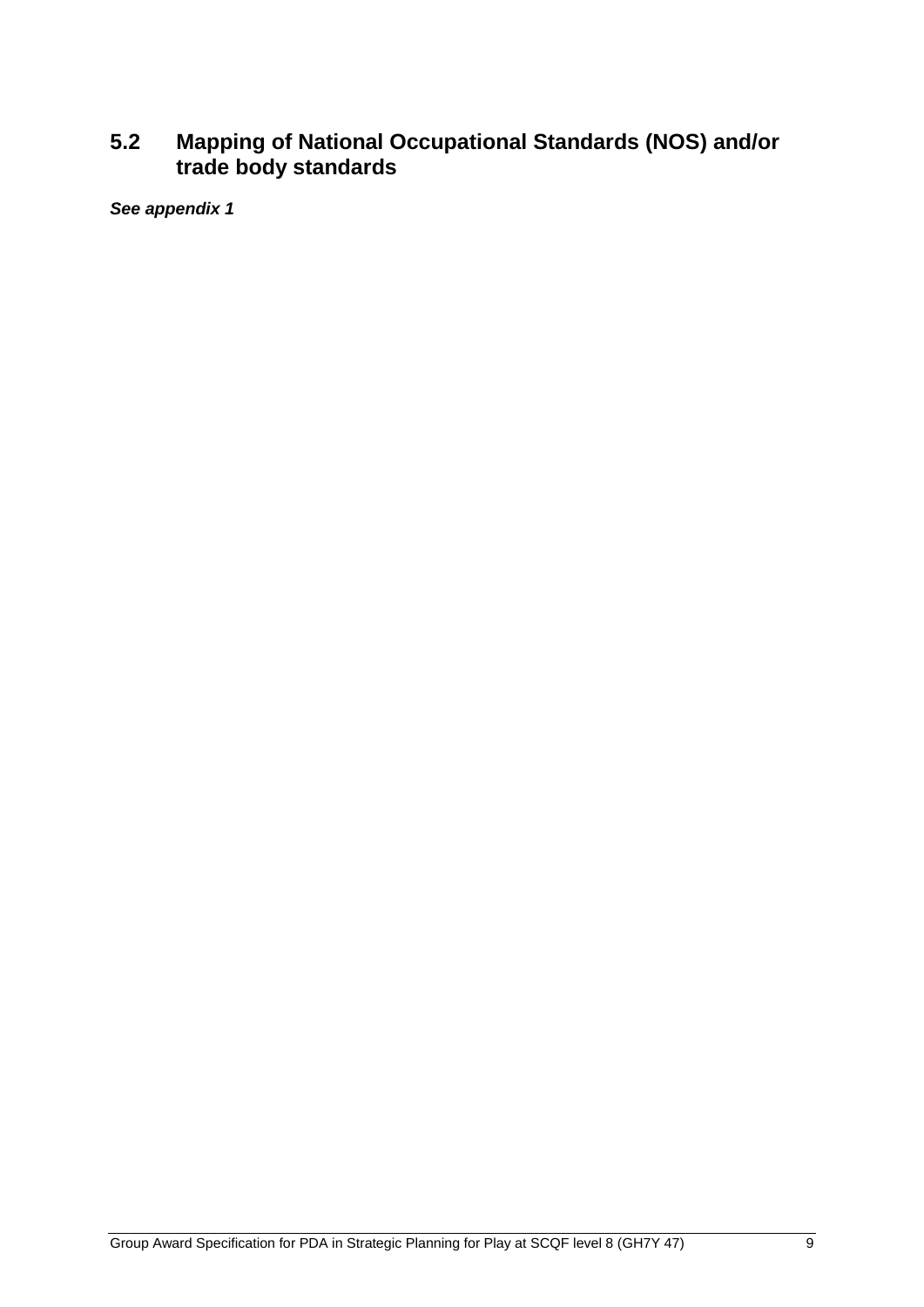### <span id="page-11-0"></span>**5.3 Mapping of Core Skills development opportunities across the qualification**

The Core Skills recognised by SQA are available at SCQF levels 2–6 and are identified in the Core Skills Framework. They are:

- **Communication**
- **Numeracy**
- Information and Communication Technology
- Working with Others
- Problem Solving

#### **Developing Core Skills within the Award**

The Core Skills are not formally assessed in the PDA Strategic Planning for Play, but there are opportunities to demonstrate relevant elements of Core Skills in the Units.

Communication (Oral and Written Communication):

There are ample opportunities in all Units of the PDA Strategic Planning for Play for learners to provide evidence of oral communication skills when taking part in group discussions, interacting with others, and consulting with children. Written communication will be demonstrated through learners producing written responses to assessments and also providing reports of analysed data.

Working with Others/Problem Solving: these Core Skills will be demonstrated through the Units Play and Play Spaces, and Play, Policy and Community.

Information and Communication Technology (ITC): there will be opportunities to provide evidence of Information technology in all Units of the PDA Strategic Planning for Play by researching on the internet, word processing documents, excel worksheets and assessments, using spread sheets for programming, and data bases as appropriate to policy analysis and data collection. (A key aspect of the qualification requires learners to understand and implement the provisions of the Data Protection Act 1998).

Numeracy: There are ample opportunities to demonstrate numeracy through the analysing of statistical data required within the Units.

#### **Core Skills Exit Profile**

On completion of the Award, it is anticipated that learners will have demonstrated aspects of the Core Skills of Working with Others to SCQF level 6, aspects of *Communication* to SCQF level 6, *Problem Solving* to SCQF level 6, *Information and Communication Technology (ICT)* to SCQF level 6, *Numeracy* to SCQF level 6.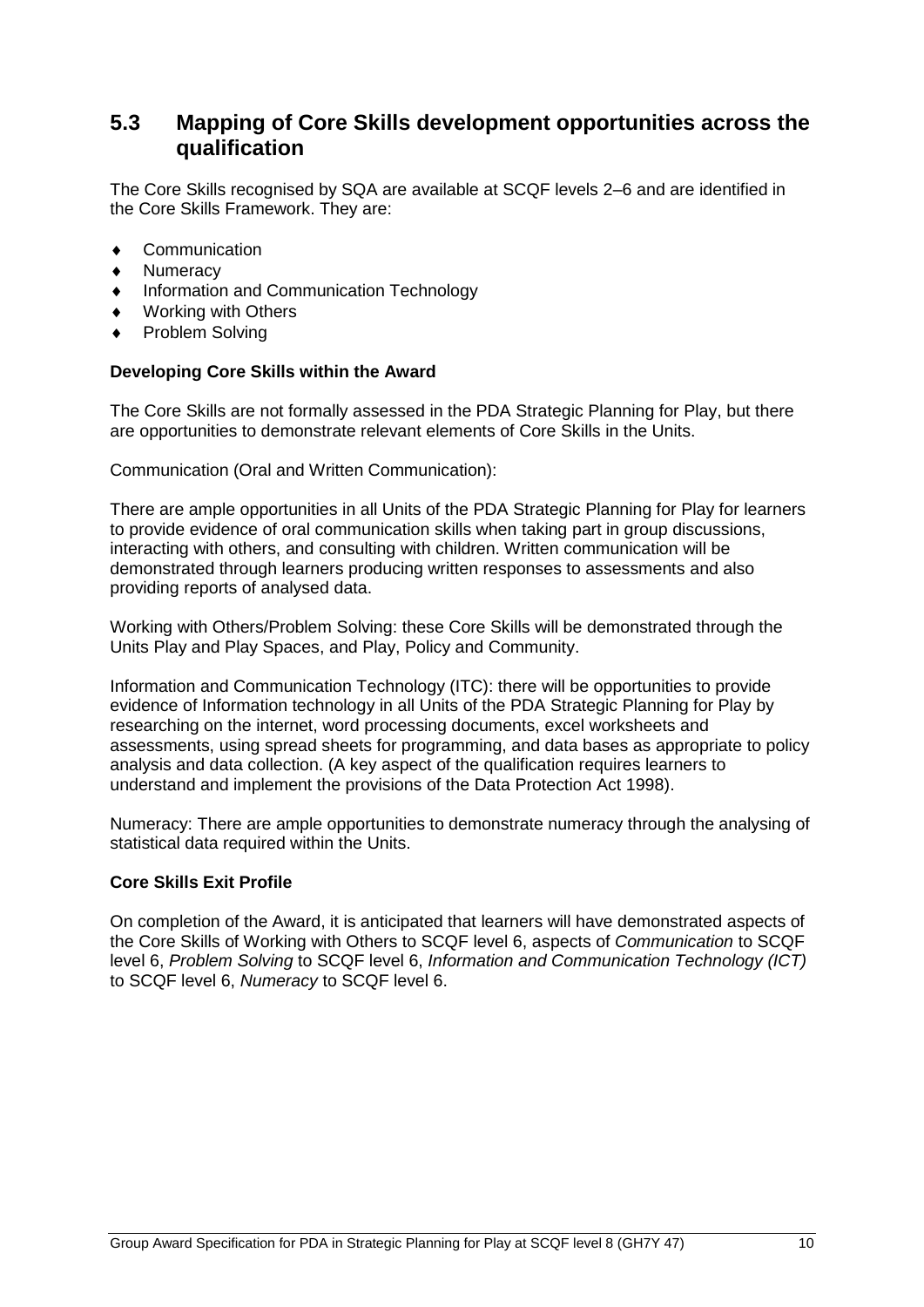|                     |                                                                                       |         | Communication |                                      | <b>Numeracy</b>                              |                          | <b>ICT</b>                                |                      | <b>Problem Solving</b>           |                                |                                                                | <b>Working with Others</b>                |
|---------------------|---------------------------------------------------------------------------------------|---------|---------------|--------------------------------------|----------------------------------------------|--------------------------|-------------------------------------------|----------------------|----------------------------------|--------------------------------|----------------------------------------------------------------|-------------------------------------------|
| <b>Unit</b><br>code | <b>Unit title</b>                                                                     | Written | <b>Dral</b>   | mber<br>ž<br>ත<br>$\frac{1}{5}$<br>₿ | aphical<br>ã<br>ਛੋ<br>ق<br>ත<br>Usin<br>Info | Accessing<br>Information | <b>Providing/Creati</b><br>ng Information | Thinking<br>Critical | and<br>Planning an<br>Organising | and<br>Reviewing<br>Evaluating | --operatively<br>th Others<br>Working<br>Co-opera<br>with Othe | Reviewing<br>Co-operative<br>Contribution |
| H5X1 35             | Play and Play Spaces                                                                  |         | X             | X                                    | X                                            |                          |                                           | X                    | x                                | X                              | X                                                              |                                           |
| H5X2 35             | <b>Play Policy and Community</b>                                                      | X       | X             | X                                    | X                                            | X                        | X                                         | X                    | X                                | X                              | X                                                              | X                                         |
| H5X3 35             | Evaluating and Analysing the<br>Impact of Play on Children and<br><b>Young People</b> | X       | x             | X                                    | X                                            | X                        | X                                         | X                    | X                                | X                              | X                                                              | x                                         |
| H5X4 35             | <b>Evaluating Play Sufficiency</b>                                                    | X       | X             | x                                    | X                                            | X                        | x                                         | x                    | X                                | X                              | X                                                              | X                                         |

**The attached table maps the opportunities for the development of Core Skills within the Units.**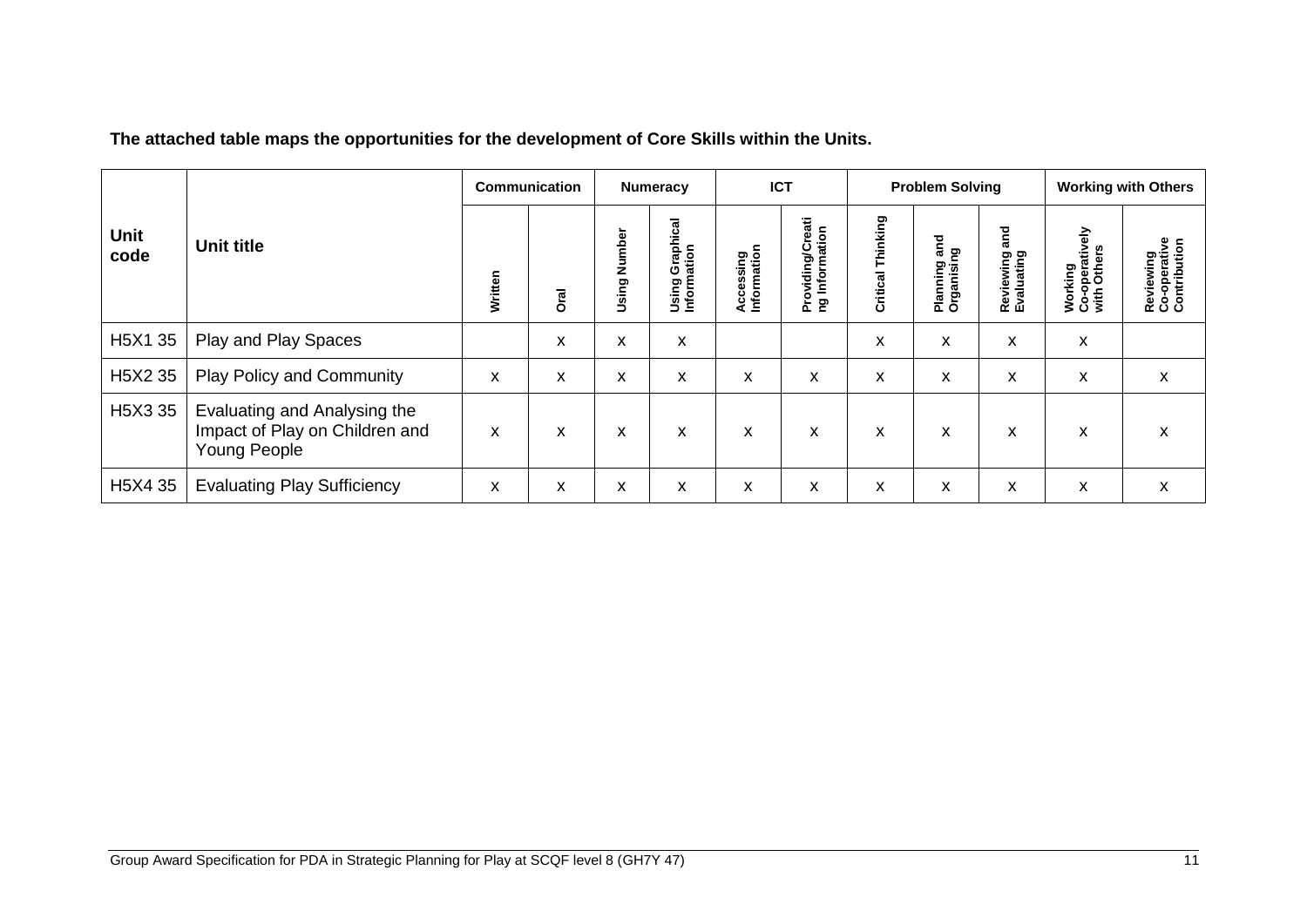## **5.4 Assessment Strategy for the qualification**

<span id="page-13-0"></span>

| <b>Unit</b>                                                                 | <b>Assessment</b>                                                                                                                                                                                                                                                                                                                                                                                                                                                                                                                                       |                                                                                                                                                                                                                                                                                                                                                                                                                                                                                                                                                                                                                                                                                                                                                                                                                                                                                                                                                                                             |                  |                                                                                                        |  |  |  |
|-----------------------------------------------------------------------------|---------------------------------------------------------------------------------------------------------------------------------------------------------------------------------------------------------------------------------------------------------------------------------------------------------------------------------------------------------------------------------------------------------------------------------------------------------------------------------------------------------------------------------------------------------|---------------------------------------------------------------------------------------------------------------------------------------------------------------------------------------------------------------------------------------------------------------------------------------------------------------------------------------------------------------------------------------------------------------------------------------------------------------------------------------------------------------------------------------------------------------------------------------------------------------------------------------------------------------------------------------------------------------------------------------------------------------------------------------------------------------------------------------------------------------------------------------------------------------------------------------------------------------------------------------------|------------------|--------------------------------------------------------------------------------------------------------|--|--|--|
|                                                                             | <b>Outcome 1</b>                                                                                                                                                                                                                                                                                                                                                                                                                                                                                                                                        | <b>Outcome 2</b>                                                                                                                                                                                                                                                                                                                                                                                                                                                                                                                                                                                                                                                                                                                                                                                                                                                                                                                                                                            | <b>Outcome 3</b> | <b>Outcome 4</b>                                                                                       |  |  |  |
| Play and Play Spaces                                                        | Outcome 1, 2, 3 and 4 may be assessed as one piece of work. However, it may be that it works better<br>to encourage the candidate to carry out the assessment of the play space first and this can be<br>discussed with the tutor. The candidate can then use the findings to link to their report on the benefits<br>and impact the play space will have. The report can include some references to theory from Outcome<br>one.                                                                                                                        |                                                                                                                                                                                                                                                                                                                                                                                                                                                                                                                                                                                                                                                                                                                                                                                                                                                                                                                                                                                             |                  |                                                                                                        |  |  |  |
| <b>Play Policy and Community</b>                                            | The learner will required to undertake an audit (Policy to Play mapping exercise) which gathers<br>policies and procedures related to play, or which have the potential to impact on play and identifies<br>key people whose job role impacts on play.<br>The learner will produce a holistic and integrated report which discusses the range of legislation and<br>initiatives polices, processes and practice, which are crucial to the organisation and then identifies<br>which are most relevant for play or have the potential to impact on play. |                                                                                                                                                                                                                                                                                                                                                                                                                                                                                                                                                                                                                                                                                                                                                                                                                                                                                                                                                                                             |                  |                                                                                                        |  |  |  |
| Evaluating and Analysing the Impact of<br>Play on Children and Young People |                                                                                                                                                                                                                                                                                                                                                                                                                                                                                                                                                         | The learner will require to undertake a consultation with children and young people to identify their<br>views and experiences of play and play spaces. This consultation may be small-scale face to face<br>consultation or a larger-scale data focused consultation.<br>spend outdoors, satisfaction with play experiences, involvement in play, experience of risk and what<br>they think adult attitudes are to their play. Whilst it is recommended that the candidate undertake this<br>consultation in person, it may be appropriate for the candidate to work with a play professional to<br>undertake the face to face consultation with the children and young people.<br>The learner will produce a holistic and integrated report, which explains the process of the<br>consultation and an evaluation of the findings. This should aim to cover the rationale for sampling,<br>communication and interaction strategies, data analysis and personal evaluation of the process. |                  | The learner should use an appropriate consultation tool to identify the time children and young people |  |  |  |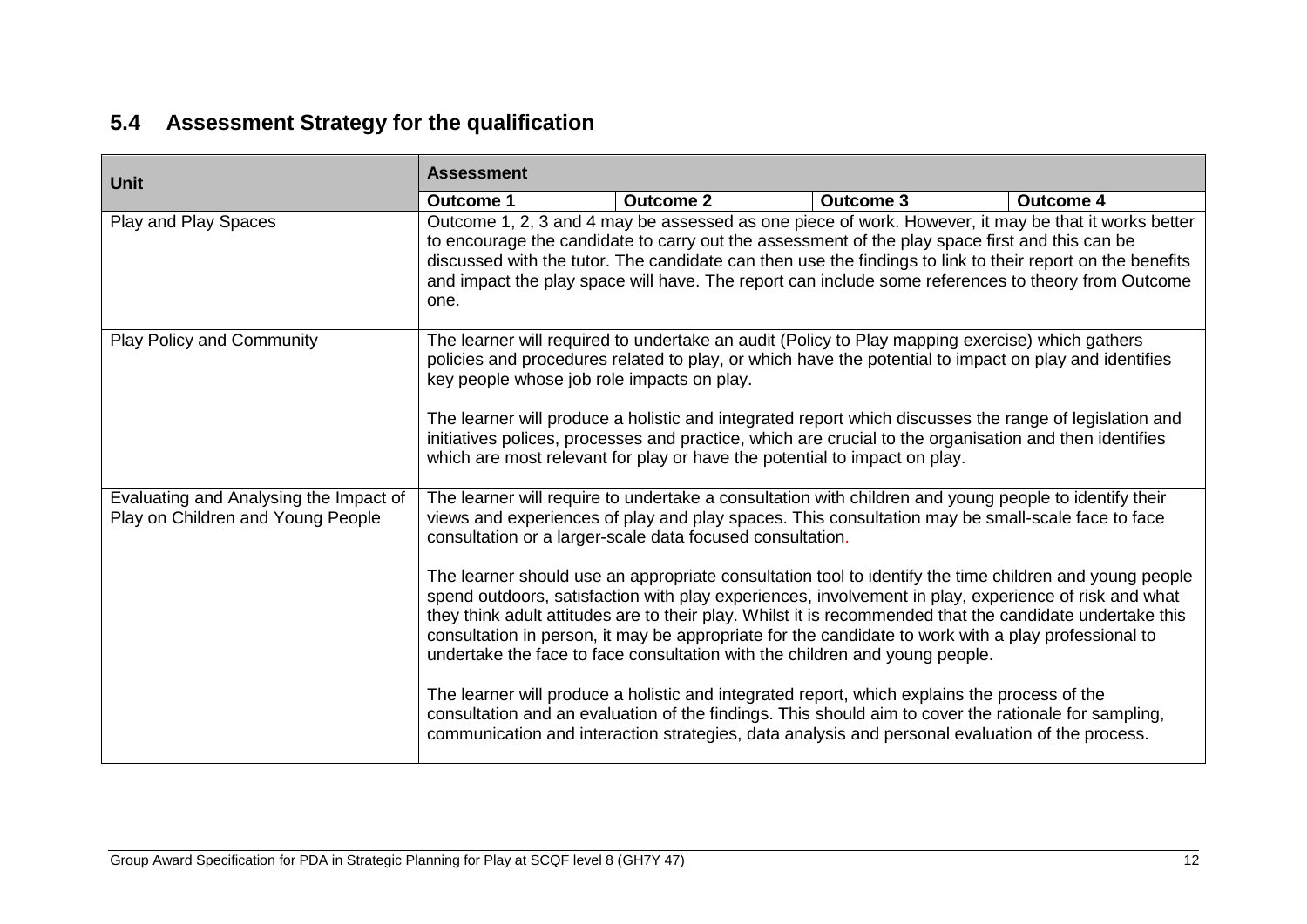| <b>Unit</b>                        | <b>Assessment</b>                                    |                                                                                                                                                                                                                                                                                                                                                                                                                                                                                                                                                                                                                                                                                                                                                                                                       |           |                  |  |  |  |
|------------------------------------|------------------------------------------------------|-------------------------------------------------------------------------------------------------------------------------------------------------------------------------------------------------------------------------------------------------------------------------------------------------------------------------------------------------------------------------------------------------------------------------------------------------------------------------------------------------------------------------------------------------------------------------------------------------------------------------------------------------------------------------------------------------------------------------------------------------------------------------------------------------------|-----------|------------------|--|--|--|
|                                    | <b>Outcome 1</b>                                     | <b>Outcome 2</b>                                                                                                                                                                                                                                                                                                                                                                                                                                                                                                                                                                                                                                                                                                                                                                                      | Outcome 3 | <b>Outcome 4</b> |  |  |  |
| <b>Evaluating Play Sufficiency</b> | on play.<br>strategies and organisational resources. | The learner will present the Organisational Action Plan for Play with a detailed rationale and<br>supporting appendices. This organisational action plan will relate to play based on evaluation of policy<br>analysis and consultation findings. It is recommended that the Organisational Action Plan is<br>developed across the organisation with representatives from different sections of the organisation to<br>ensure collaborative practice within the organisation.<br>The learner rationale should discuss the range of polices, legislation and initiatives which are crucial<br>to the organisation and then identifies which are most relevant for play or have the potential to impact<br>The Organisational Action Plan should be relevant to organisational Outcomes, organisational |           |                  |  |  |  |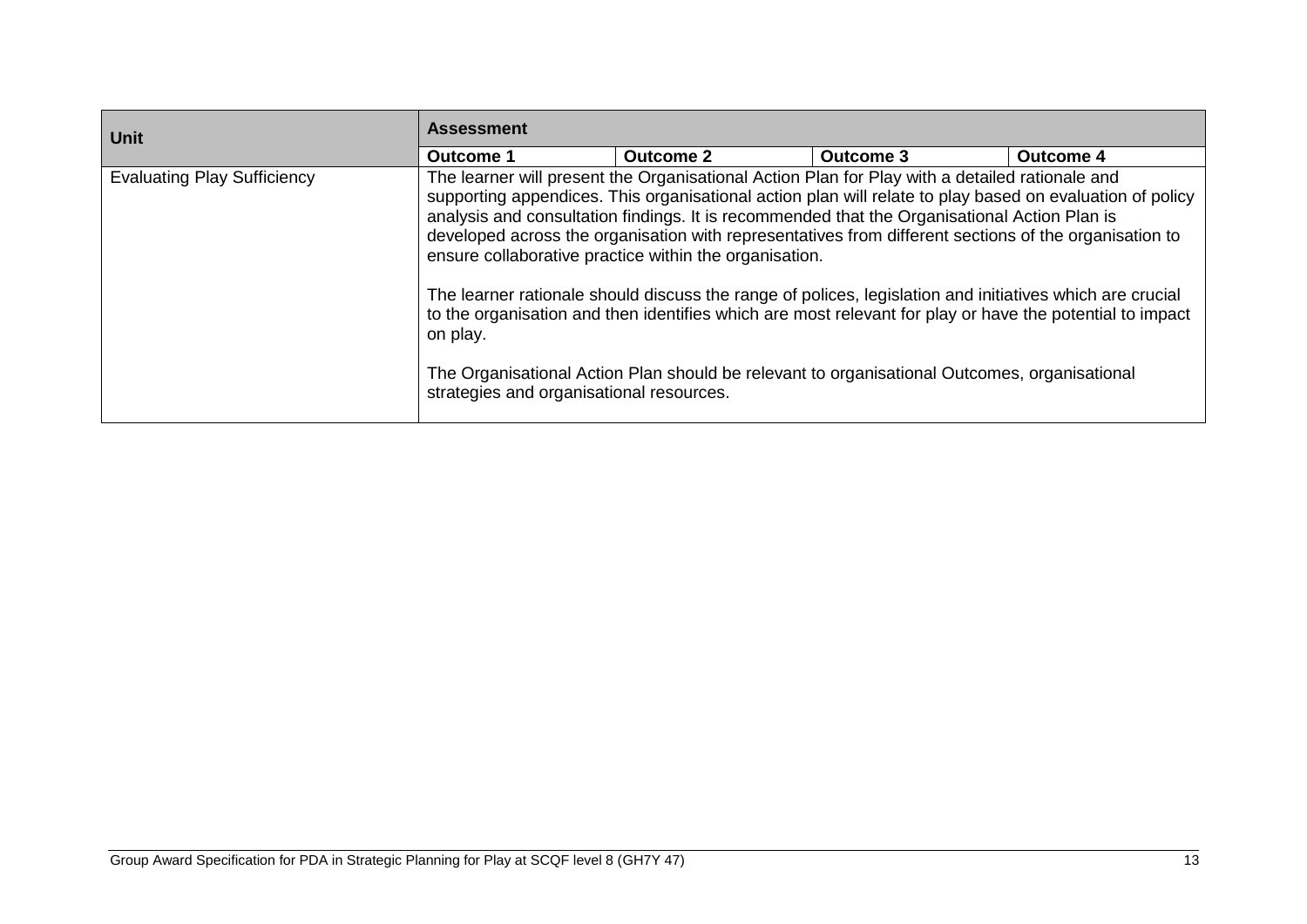## <span id="page-15-0"></span>**6 Guidance on approaches to delivery and assessment**

The delivery of this PDA qualification focuses on the play sufficiency analysis based on the Getting It Right for Play Toolkit.

The following four newly validated HN Units have been developed for this award and are mandatory within the structure of the PDA.

*Play and Play Spaces Play, Policy and Community Evaluating and Analysing the Impact of Play on Children and Young People Evaluating Play Sufficiency*

#### **Assessment Methodology**

This PDA qualification allows Centres to develop a range of flexible assessment methods to allow learners to demonstrate their Knowledge and Skills: as stated above, Centres are encouraged to use, where possible, the holistic assessment of Outcomes within Units. The provision of a clear learning plan for individuals is also encouraged given the nature and purpose of the Award.

The focus of the qualification is on the development of competence, skills and knowledge. As such, assessments should allow learner evidence to be based, where appropriate, on naturally occurring circumstances.

Assessments take a variety of forms including case studies, reports, reflective accounts and structured questions. Learners could be encouraged to compile a portfolio of evidence. This will facilitate a holistic approach to delivery and assessment. A portfolio is a collection of the work that has been produced by the learner. Portfolios of evidence will normally include:

- ◆ Reflective accounts of practice
- ◆ Case studies
- Structured questions
- Other relevant information as required by centres

In keeping with the requirements with Getting It Right for Play, it is expected that the learners will be working in a real work environment or have access to, an appropriate work environment.

The Unit specifications detail the Evidence Requirements for each Unit. Centres should devise varied assessments in order to meet the needs, learning styles and environments of learners.

The key principles of assessment are that it should:

- Meet the Evidence Requirements detailed in the Unit specification
- ◆ Be objective, fair and equitable
- Be understandable, transparent and in a format appropriate to the learner
- Be proportionate and aligned to the content of the Unit Outcomes at the relevant SCQF level
- Be timely and on-going throughout the delivery of the Award, ie incremental and developmental
- Be redeemable, ie provide the opportunity for re-assessment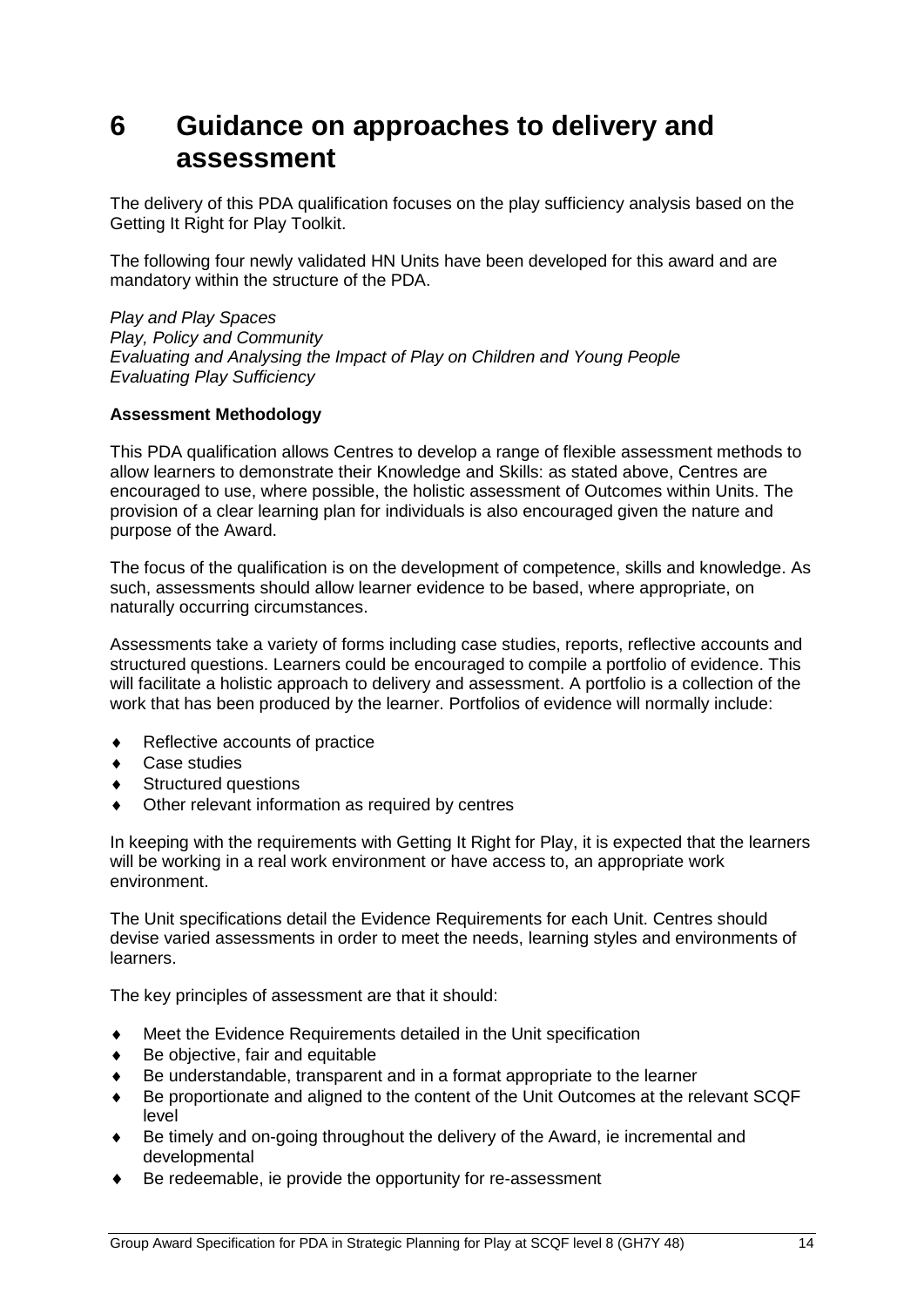## **Delivery**

### <span id="page-16-0"></span>**6.1 Sequencing/integration of Units**

It is recommended that the Units are delivered in the order presented. There are also opportunities to integrate teaching and assessment with the following Units:

*Play, Policy and Community Evaluating Play Sufficiency*

### <span id="page-16-1"></span>**6.2 Recognition of Prior Learning**

SQA recognises that learners gain Knowledge and Skills acquired through formal, non-formal and informal learning contexts.

In some instances, a full Group Award may be achieved through the recognition of prior learning. However, it is unlikely that a learner would have the appropriate prior learning and experience to meet all the requirements of a full Group Award.

The recognition of prior learning may **not** be used as a method of assessing in the following types of Units and assessments:

- ◆ HN Graded Units
- Course and/or external assessments
- Other integrative assessment Units (which may or not be graded)
- Certain types of assessment instruments where the standard may be compromised by not using the same assessment method outlined in the Unit
- Where there is an existing requirement for a licence to practice
- Where there are specific health and safety requirements
- Where there are regulatory, professional or other statutory requirements
- Where otherwise specified in an Assessment Strategy

More information and guidance on the *Recognition of Prior Learning* (RPL) may be found on our website **[www.sqa.org.uk](http://www.sqa.org.uk/)**

The following sub-sections outline how existing SQA Unit(s) may contribute to this Group Award. Additionally, they also outline how this Group Award may be recognised for professional and articulation purposes.

### **6.2.1 Articulation and/or progression**

There is no direct articulation or direct credit transfer to other Awards in the SQA framework. However, successful completion of the Units of the PDA could provide evidence of the development of Knowledge and Skills required for the SVQ 3 or 4 in Playwork. The QDT did not identify any common credit transfer opportunities from other qualifications therefore potential credit transfer would have to be judged on an individual basis by Centres and should follow SQA guidance. Bearing in mind the relationship of this award to the NOS, it is unlikely that any other qualification would provide appropriate Knowledge and Skills.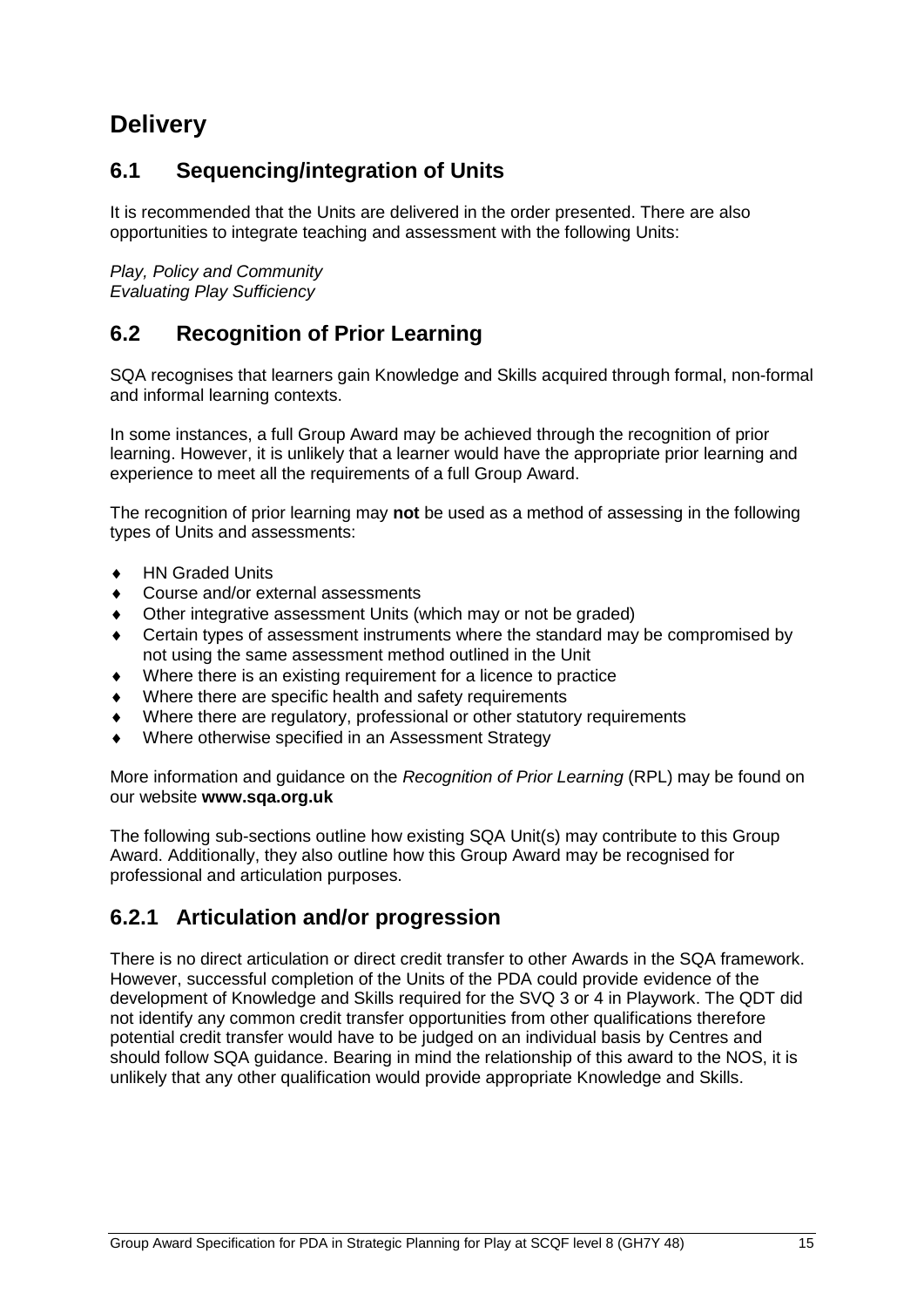### **6.2.2 Professional recognition**

#### **Continuing Professional Development**

The PDA has been designed to allow learners to undertake the full Group Award or specific Units from the Award to meet their individual development needs through certificated provision and gain formal recognition of their skills.

#### **Relationship to National Occupational Standards**

The National Occupational Standards (NOS) and associated SVQs at level 4 have been taken into account in the development of this PDA. The PDA may provide opportunities for staff to develop both Knowledge and Skills needed to evidence competence against the NOS.

### <span id="page-17-0"></span>**6.3 Open or distance learning**

This Award will be suitable for a range of delivery methods which may combine both face-toface and distance learning approaches. Although learners are encouraged throughout to draw from their own day to day work experience, aspects of the Award could be delivered through a blended learning format. Workshops could supplement e-learning. However, it would require planning by the centre to ensure the sufficiency and authenticity of learner evidence.

Learners could be encouraged to use online methods to support their learning such as the use of discussion forums and internet research and a blended learning approach would effectively support delivery.

For further information, please refer to *Assessment and Quality Assurance of Open and Distance Learning* on the SQA website, *www.sqa.org.uk*

### <span id="page-17-1"></span>**6.4 Opportunities for e-assessment**

E-assessment involves the use of digital devices to assist in the construction, delivery, storage or recording of student assessment tasks/responses and/or feedback.

E-assessment can utilise many formats, including text documents or portable document formats, multimedia formats such as sound, video or images, it can involve complex simulations or games, it can also be undertaken by students in groups or individually.

Assessors can use IT to construct assessment tasks, to deliver these tasks to the relevant students, to record and provide feedback and results, analyse students' responses, and ultimately provide feedback to the assessor.

E-assessment can be used as part of a learning management system such as *Moodle* or as a standalone application. Electronic assessments can be accessed by students anywhere and anytime or they can be isolated on local computers/networks with limited access gateways.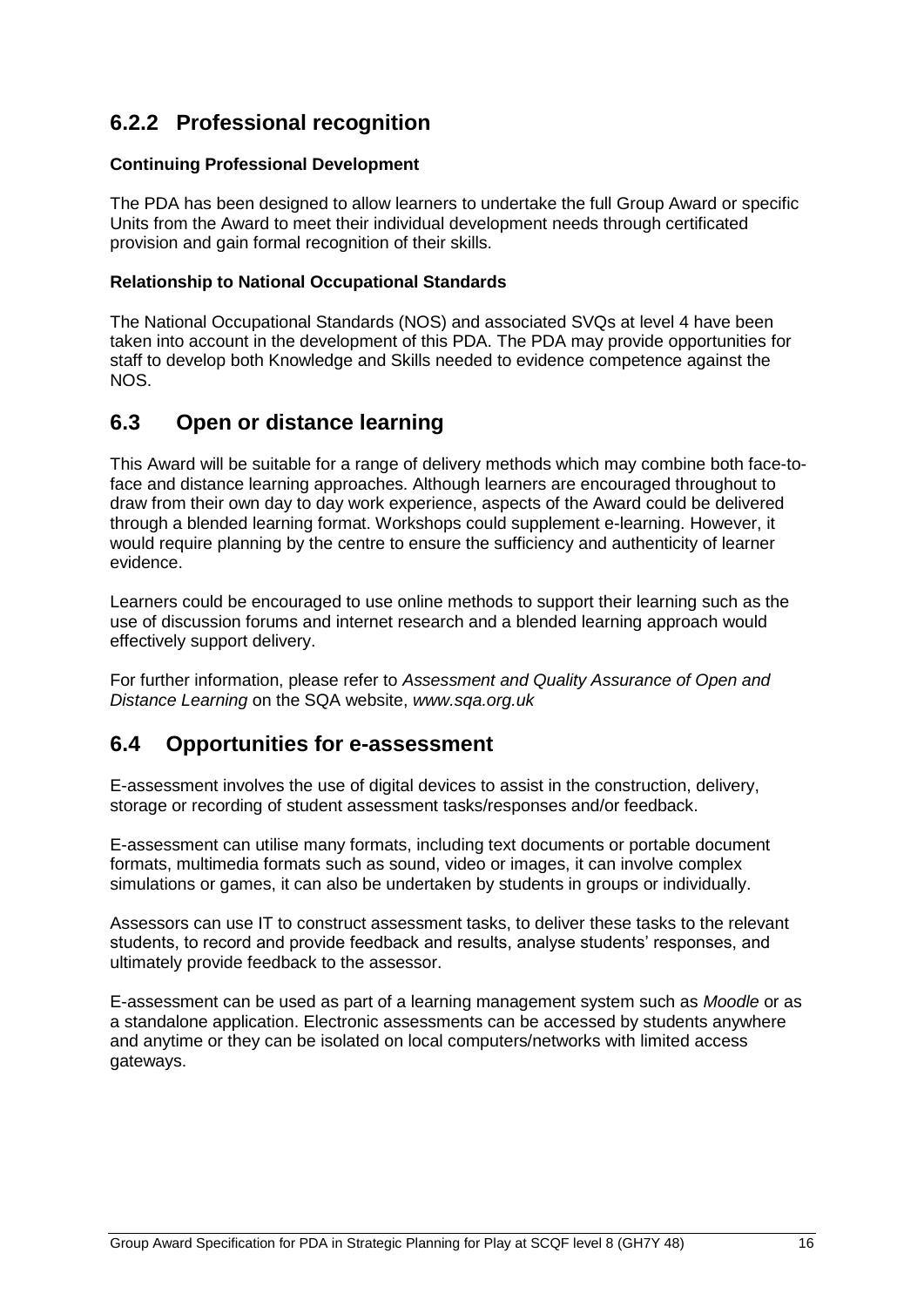Key e-assessment types used may be:

- Diagnostic may be used to establish a baseline for standards within a course, allowing learners to identify specific learning activities and allow tutors/assessors to highlight core principles and key concepts that are critical for learning.
- Formative when used with appropriate feedback such methods have a significant impact on learning and develop student performance in subsequent summative tasks.
- Summative assessment tasks generally generate a measure of success.

Options for e assessment include (but are not limited to):

- Online quizzes, e-portfolios and simulations to gather assessment evidence.
- Use of management information systems to record assessment Outcomes and monitor learners progress.
- Online logs, wikis and blogs to provide assessment feedback.
- Mobile devices to support workplace assessment.
- Web conferencing to verify and standardise assessment processes/Outcomes.

Although there are not currently specific materials available, many of the Units may lend themselves to the use of the above methods.

### <span id="page-18-0"></span>**6.5 Support materials**

A [list of support materials will be added once they are available on the SQA Website.](http://www.sqa.org.uk/sqa/46233.2769.html)

### <span id="page-18-1"></span>**6.6 Resource requirements**

Centres offering the PDA Strategic Planning for Play should ensure they have suitable resources for the delivery of this award, eg Access to appropriate work environment.

## <span id="page-18-2"></span>**7 General information for centres**

### **Equality and inclusion**

The Unit specifications making up this Group Award have been designed to ensure that there are no unnecessary barriers to learning or assessment. The individual needs of learners will be taken into account when planning learning experiences, selecting assessment methods or considering alternative evidence. Further advice can be found on our website **[www.sqa.org.uk/assessmentarrangements](http://www.sqa.org.uk/sqa/14977.html)**

#### **Internal and external verification**

All instruments of assessment used within this qualification should be internally verified, using the appropriate policy within the centre and the guidelines set by SQA.

External verification will be carried out by SQA to ensure that internal assessment is within the national guidelines for these qualifications.

Further information on internal and external verification can be found in *SQA's Guide to Assessment* **[\(www.sqa.org.uk/GuideToAssessment\)](http://www.sqa.org.uk/sqa/files_ccc/GuideToAssessment.pdf)**.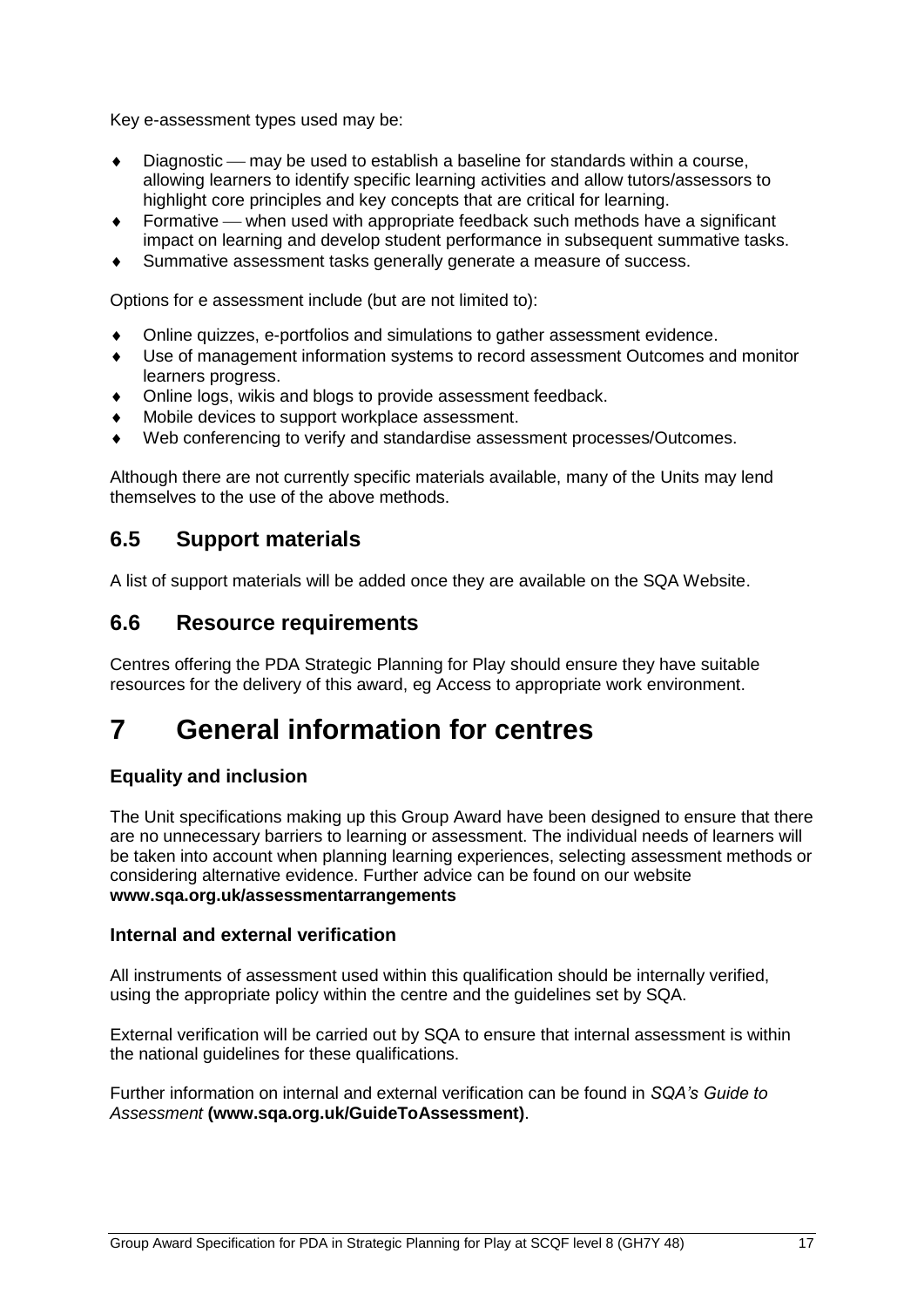## <span id="page-19-0"></span>**8 Glossary of terms**

**Embedded Core Skills:** is where the assessment evidence for the Unit also includes full evidence for complete Core Skill or Core Skill components. A learner successfully completing the Unit will be automatically certificated for the Core Skill. (This depends on the Unit having been successfully audited and validated for Core Skills certification.)

**Finish date:** The end of a Group Award's lapsing period is known as the finish date. After the finish date, the Group Award will no longer be live and the following applies:

- learners may not be entered for the Group Award
- the Group Award will continue to exist only as an archive record on the Awards Processing System (APS)

**Lapsing date:** When a Group Award is entered into its lapsing period, the following will apply:

- the Group Award will be deleted from the relevant catalogue
- the Group Award specification will remain until the qualification reaches its finish date at which point it will be removed from SQA's website and archived
- no new centres may be approved to offer the Group Award
- centres should only enter learners whom they expect to complete the Group Award during the defined lapsing period

**SQA credit value:** The credit value allocated to a Unit gives an indication of the contribution the Unit makes to an SQA Group Award. An SQA credit value of 1 given to an SQA Unit represents approximately 40 hours of programmed learning, teaching and assessment.

**SCQF:** The Scottish Credit and Qualification Framework (SCQF) provides the national common framework for describing all relevant programmes of learning and qualifications in Scotland. SCQF terminology is used throughout this guide to refer to credits and levels. For further information on the SCQF visit the SCQF website at **[www.scqf.org.uk](http://www.scqf.org.uk/)**.

**SCQF credit points:** SCQF credit points provide a means of describing and comparing the amount of learning that is required to complete a qualification at a given level of the Framework. One National Unit credit is equivalent to 6 SCQF credit points. One National Unit credit at Advanced Higher and one Higher National Unit credit (irrespective of level) is equivalent to 8 SCQF credit points.

**SCQF levels:** The level a qualification is assigned within the framework is an indication of how hard it is to achieve. The SCQF covers 12 levels of learning. HNCs and HNDs are available at SCQF levels 7 and 8 respectively. Higher National Units will normally be at levels 6–9 and Graded Units will be at Level 8 and 8. National Qualification Group Awards are available at SCQF levels 2–6 and will normally be made up of National Units which are available from SCQF levels 2–7.

**Subject Unit:** Subject Units contain vocational/subject content and are designed to test a specific set of Knowledge and Skills.

**Signposted Core Skills:** refers to opportunities to develop Core Skills arise in learning and teaching but are not automatically certificated.

**Playwork Principles:** refers to the underpinning Knowledge and Skills required within the Playwork Sector.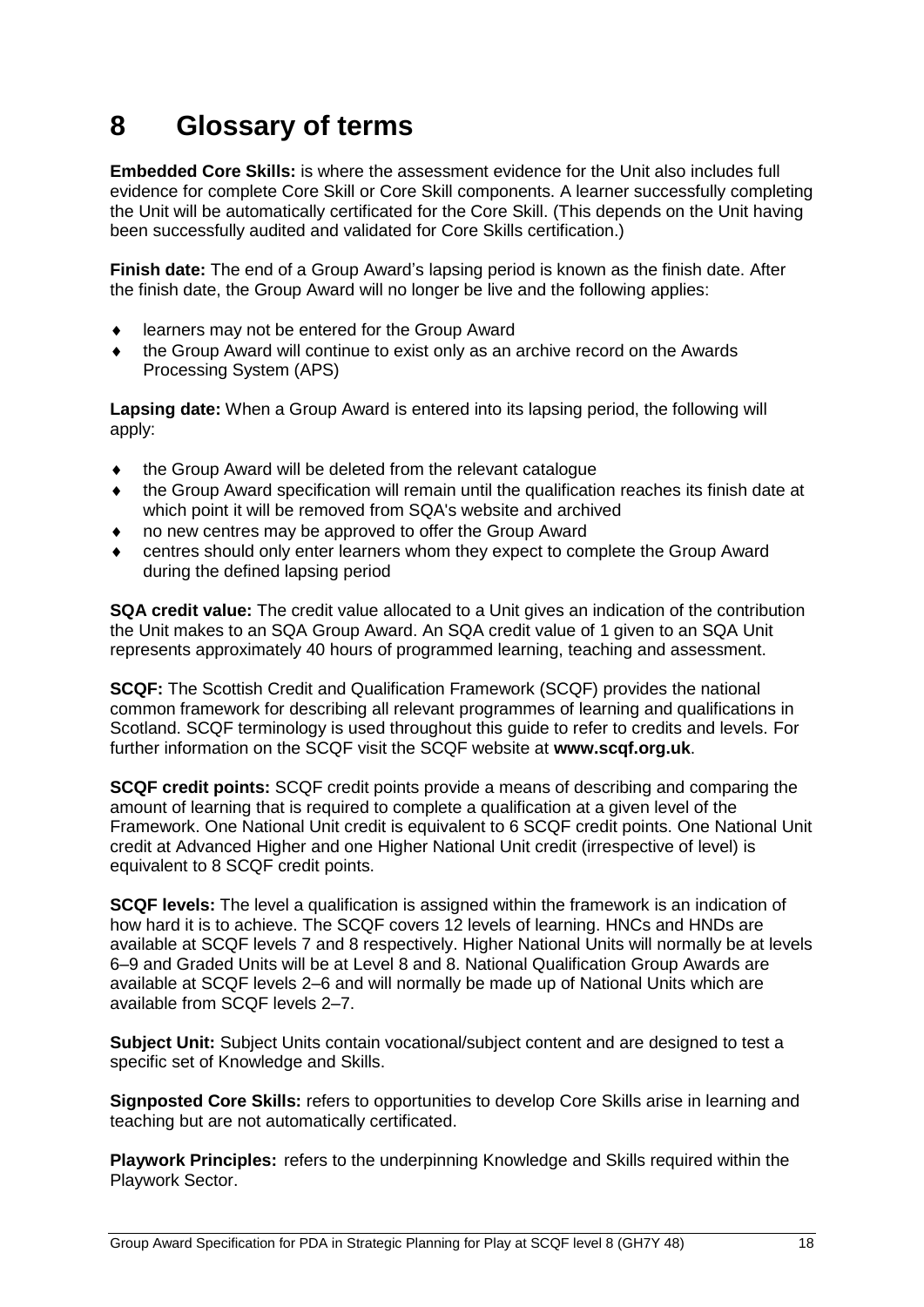## **History of changes**

It is anticipated that changes will take place during the life of the qualification and this section will record these changes. This document is the latest version and incorporates the changes summarised below. Centres are advised to check SQA's APS Navigator to confirm they are using the up to date qualification structure.

**NOTE:** Where a Unit is revised by another Unit:

- No new centres may be approved to offer the Unit which has been revised.
- Centres should only enter learners for the Unit which has been revised where they are expected to complete the Unit before its finish date.

| Version<br><b>Number</b> | <b>Description</b> | <b>Date</b> |
|--------------------------|--------------------|-------------|
|                          |                    |             |
|                          |                    |             |
|                          |                    |             |
|                          |                    |             |
|                          |                    |             |
|                          |                    |             |
|                          |                    |             |
|                          |                    |             |
|                          |                    |             |
|                          |                    |             |
|                          |                    |             |
|                          |                    |             |

### **Acknowledgement**

SQA acknowledges the valuable contribution that Scotland's colleges have made to the development of this qualification.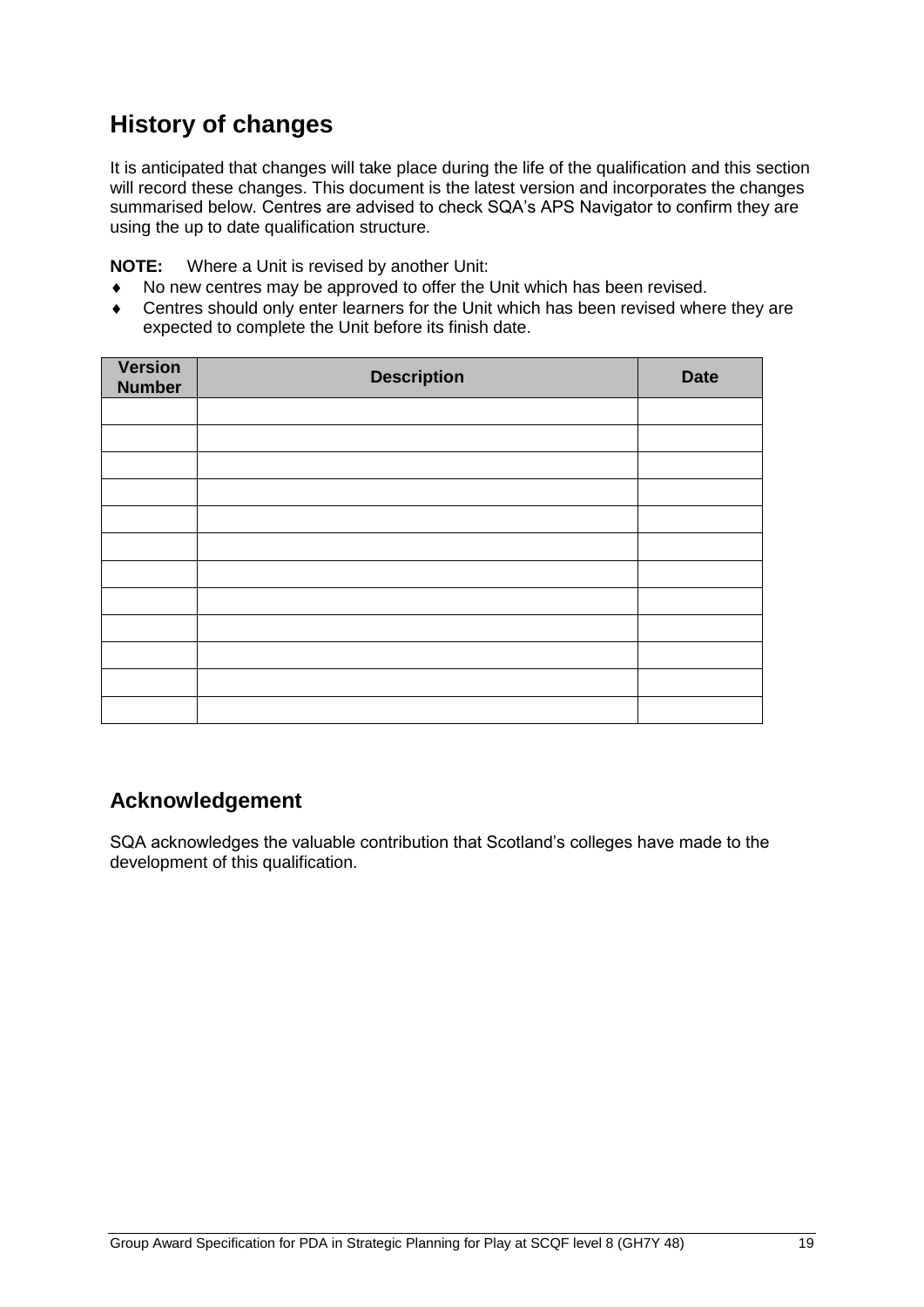## <span id="page-21-0"></span>**9 General information for learners**

This PDA Strategic Planning for Play will give you the opportunity to work at a strategic level in your organisation across different departments. It will give you experience of finding out about the play agenda and how it fits into your area of work, and how you can have an impact on this in your organisation. You will be required to consult with children and map and analyse organisational policy to ensure play priorities are maximized in your organisation.

In the process of this qualification you will work through the following Units:

- ◆ Play and Play Spaces
- Play, Policy and Community
- Evaluating and analysing the Impact of Play on Children and Young People
- Evaluating Play Sufficiency

You may use these Units may be used for CPD and taken as standalone Units or as the complete Group Award.

You will further develop your essential/Core Skills by:

| <b>Reading</b>                      | Understanding complex materials.                                                                                                                                                |
|-------------------------------------|---------------------------------------------------------------------------------------------------------------------------------------------------------------------------------|
| <b>Written Communication</b>        | The requirement to writing of substantial reports.<br>Learners will require to be confident that any<br>materials you produce are accurate,<br>understandable and professional. |
| <b>Oral Communication</b>           | Using language to share/gain information, give<br>instructions, share your thoughts, and<br>communicate presentations and findings.                                             |
| <b>Working with Others</b>          | Interacting with colleagues from different<br>departments, children and colleagues to<br>complete tasks.                                                                        |
| Thinking/Problem solving            | Reviewing information to make decisions.                                                                                                                                        |
| The ability to motivate             | Motivating colleagues in other departments to<br>identify ways in which their service or area of<br>work can relate to play.                                                    |
| <b>IT Use</b>                       | Using IT/technical tools, tablets and smartphones<br>will enable you to communicate effectively and<br>enhance your effectiveness.                                              |
|                                     | The access various IT Packages during your<br>research and presentations.                                                                                                       |
| Numeracy                            | The use of numeracy and statistical data will be<br>used to analyse the data collated from research.                                                                            |
| Continuous learning and development | The completion of the PDA may allow for you to<br>gain CPD and for you to encourage your<br>colleagues to gain an insight in to the Importance<br>of Play.                      |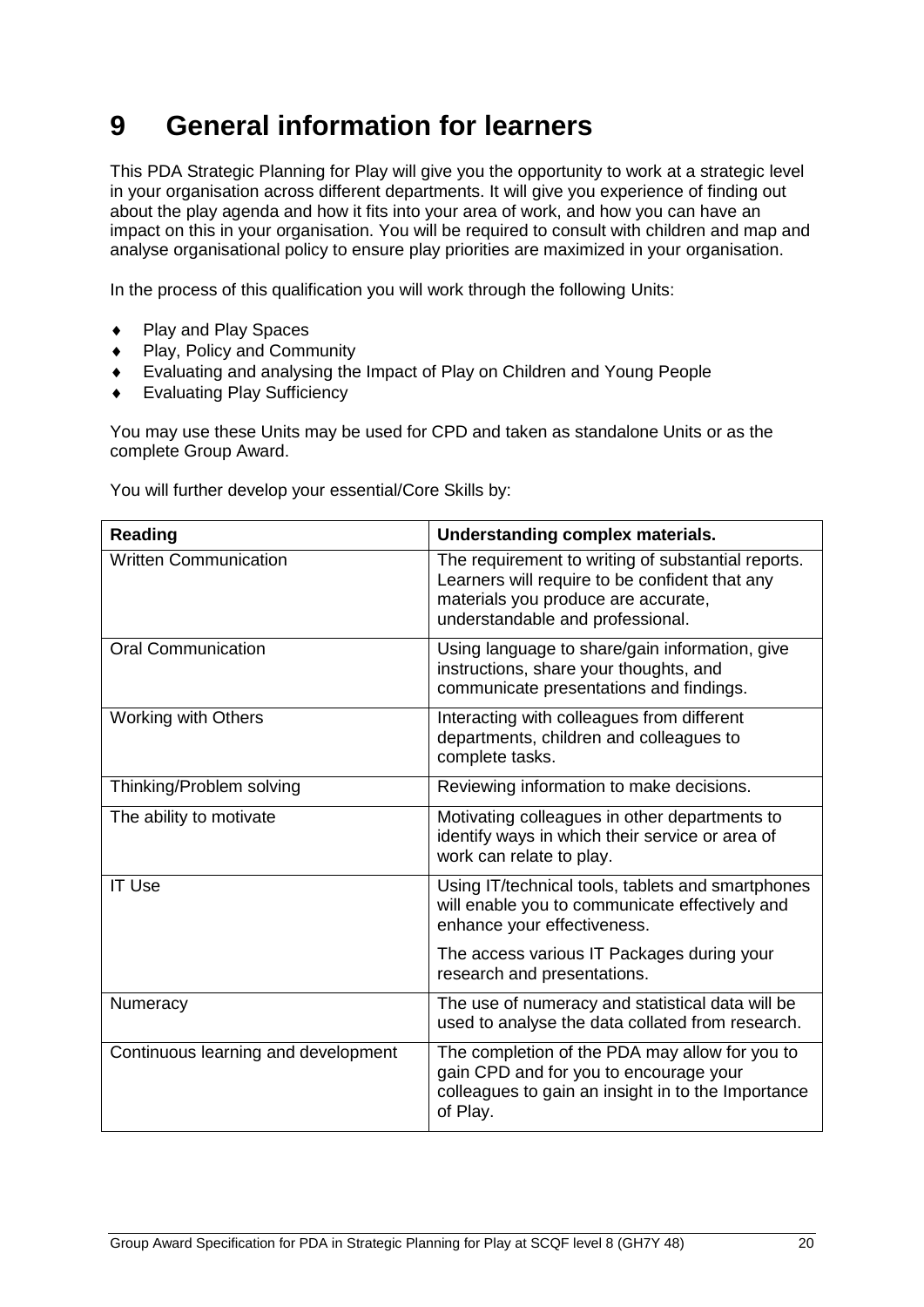#### **Assessment Methodology**

During this PDA qualification you will experience a range of flexible assessment methods to allow you to demonstrate your Knowledge and Skills: as stated below. You will be encouraged, to gather your evidence holistically.

The focus of the qualification is on the development of competence, skills and knowledge. As such, assessments will allow your evidence to be based, where appropriate, on naturally occurring circumstances.

You could be encouraged to compile a portfolio of evidence. This will facilitate a holistic approach to delivery and assessment.

Your portfolios of evidence will normally include:

- ◆ Reflective accounts of practice
- ◆ Case studies
- ◆ Structured questions
- Other relevant information as required by centres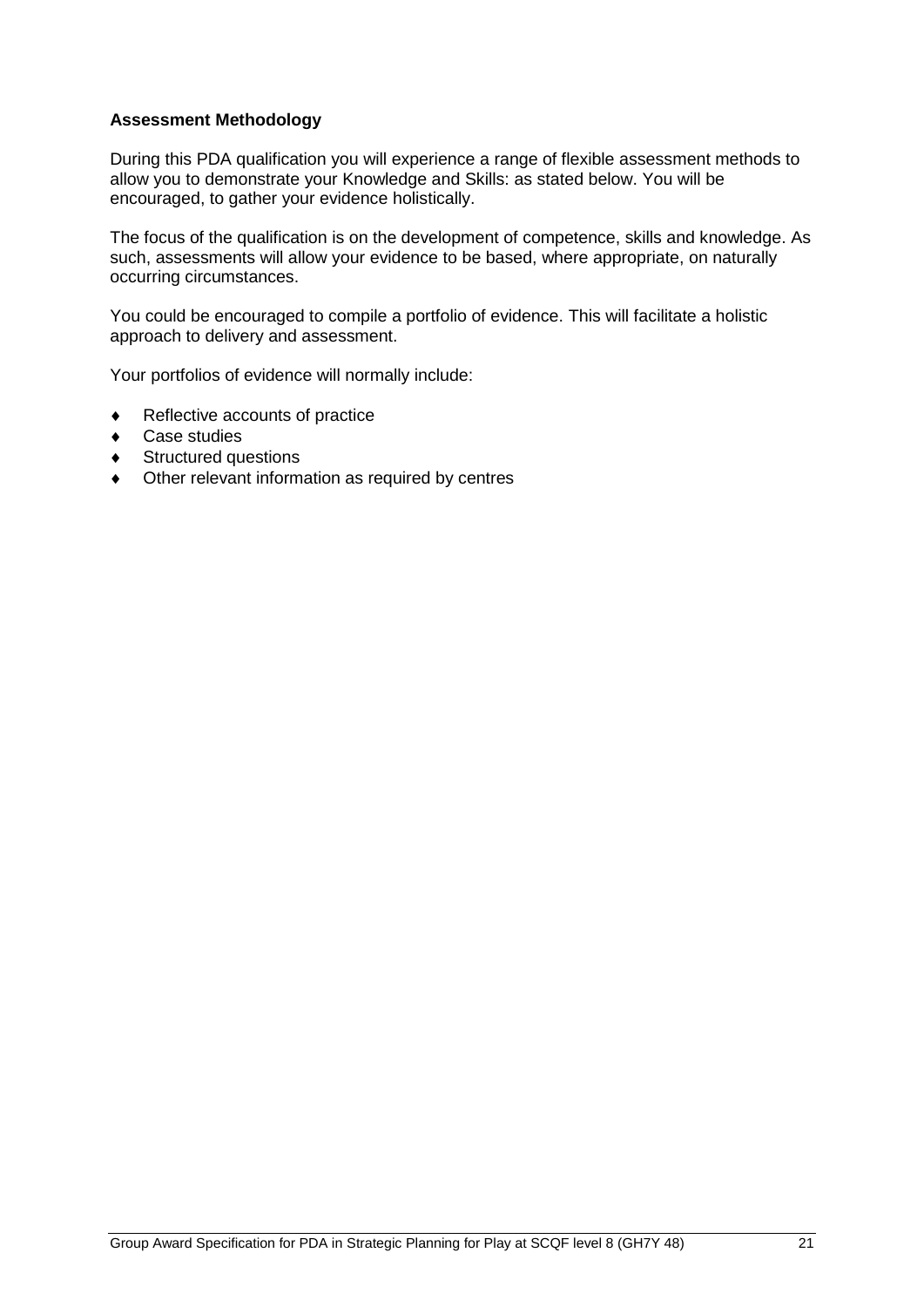## <span id="page-23-0"></span>**Appendix 1: NOS Mapping**

| Unit title:<br><b>Play and Play Spaces</b>                                                                                                                                                                                                                                                                     |                                                                    |  |  |
|----------------------------------------------------------------------------------------------------------------------------------------------------------------------------------------------------------------------------------------------------------------------------------------------------------------|--------------------------------------------------------------------|--|--|
| <b>Related NOS: Playwork</b>                                                                                                                                                                                                                                                                                   |                                                                    |  |  |
| <b>PW22</b><br>Research, Design and Facilitate Possibilities for Self-directed Play<br>Work With Colleagues and Other Partners to Develop an Organisational Framework<br><b>PW16</b><br>for Play<br>Manage and Develop Play Facilities and Services<br><b>PW19</b>                                             |                                                                    |  |  |
| <b>Content</b>                                                                                                                                                                                                                                                                                                 | <b>Evidence</b>                                                    |  |  |
| <b>Outcome 1</b>                                                                                                                                                                                                                                                                                               |                                                                    |  |  |
| Develop Knowledge and Understanding of play and play spaces.                                                                                                                                                                                                                                                   |                                                                    |  |  |
| <b>Knowledge and/or Skills</b>                                                                                                                                                                                                                                                                                 |                                                                    |  |  |
| Definitions of play<br>٠<br>Current theories of play<br>Different perspectives of play<br>٠<br>Playwork principles<br>Play spaces<br>٠<br>Play process and play cycle<br>Play types<br>Intervention strategies and techniques                                                                                  | PW22.1.1, 2<br>$K1-K14$<br>PW16.1.1<br>$K1-K9$                     |  |  |
| <b>Outcome 2</b>                                                                                                                                                                                                                                                                                               |                                                                    |  |  |
| Understand the intrinsic benefits of play and quality play spaces for<br>children and young people.                                                                                                                                                                                                            |                                                                    |  |  |
| <b>Knowledge and/or Skills</b>                                                                                                                                                                                                                                                                                 |                                                                    |  |  |
| Intrinsic benefits:<br>Pleasure and enjoyment<br><b>Emotion regulation</b><br>Stress response systems<br>Attachment<br>Learning and creativity<br>Socialisation<br>Development and learning<br>Mental health and wellbeing<br>Physical activity<br>Risk and play<br>Extended experiences and developing skills | PW16.1.1<br>K1-K9<br>PW22.1.1,2<br>K1, K2, K6, K9, K12,<br>K13,K14 |  |  |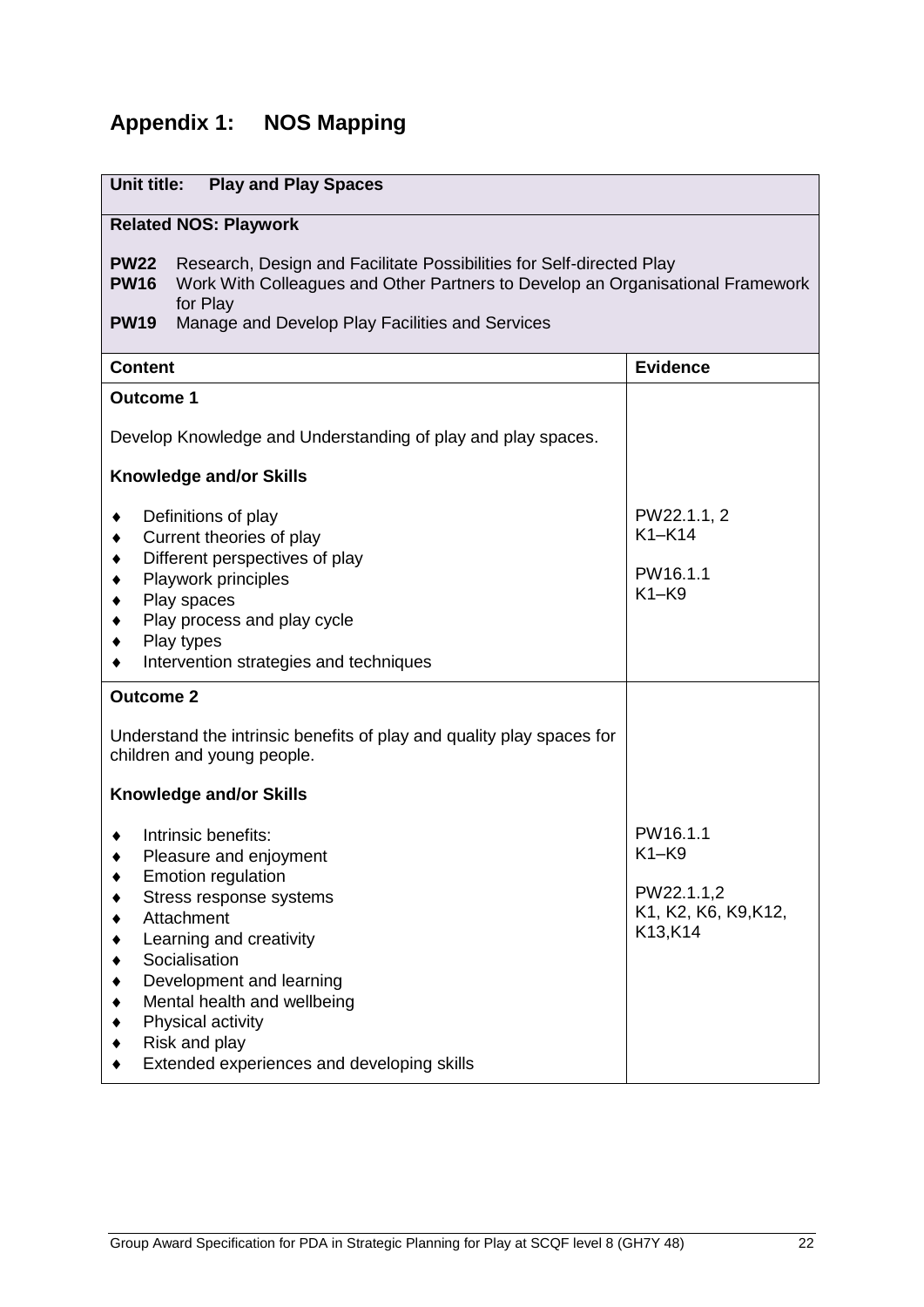| <b>Content</b>                                                                                          | <b>Evidence</b>                  |  |  |  |
|---------------------------------------------------------------------------------------------------------|----------------------------------|--|--|--|
| <b>Outcome 3</b>                                                                                        |                                  |  |  |  |
| Understand the positive impact of play and quality play spaces.                                         |                                  |  |  |  |
| <b>Knowledge and/or Skills</b>                                                                          |                                  |  |  |  |
| Impact of play on:                                                                                      |                                  |  |  |  |
| Children and young people<br>Families<br>Communities                                                    | PW22.2.2<br>K7, K8, K9, K11, K19 |  |  |  |
| <b>Outcome 4</b>                                                                                        |                                  |  |  |  |
| Develop an understanding of approaches to risk and play and play<br>spaces.                             |                                  |  |  |  |
| <b>Knowledge and/or Skills</b>                                                                          |                                  |  |  |  |
| Adventure, challenge and risk in play<br>Play spaces — location, accessibility, features, environmental | PW22.4.1,7<br>K34-K40            |  |  |  |
| factors<br>Risk and development<br>٠<br><b>Environmental factors</b>                                    | PW19.3<br>K17-K19                |  |  |  |
| Maintenance and improvement<br>Risk benefit analysis                                                    | PW <sub>19.2</sub><br>K8-K14     |  |  |  |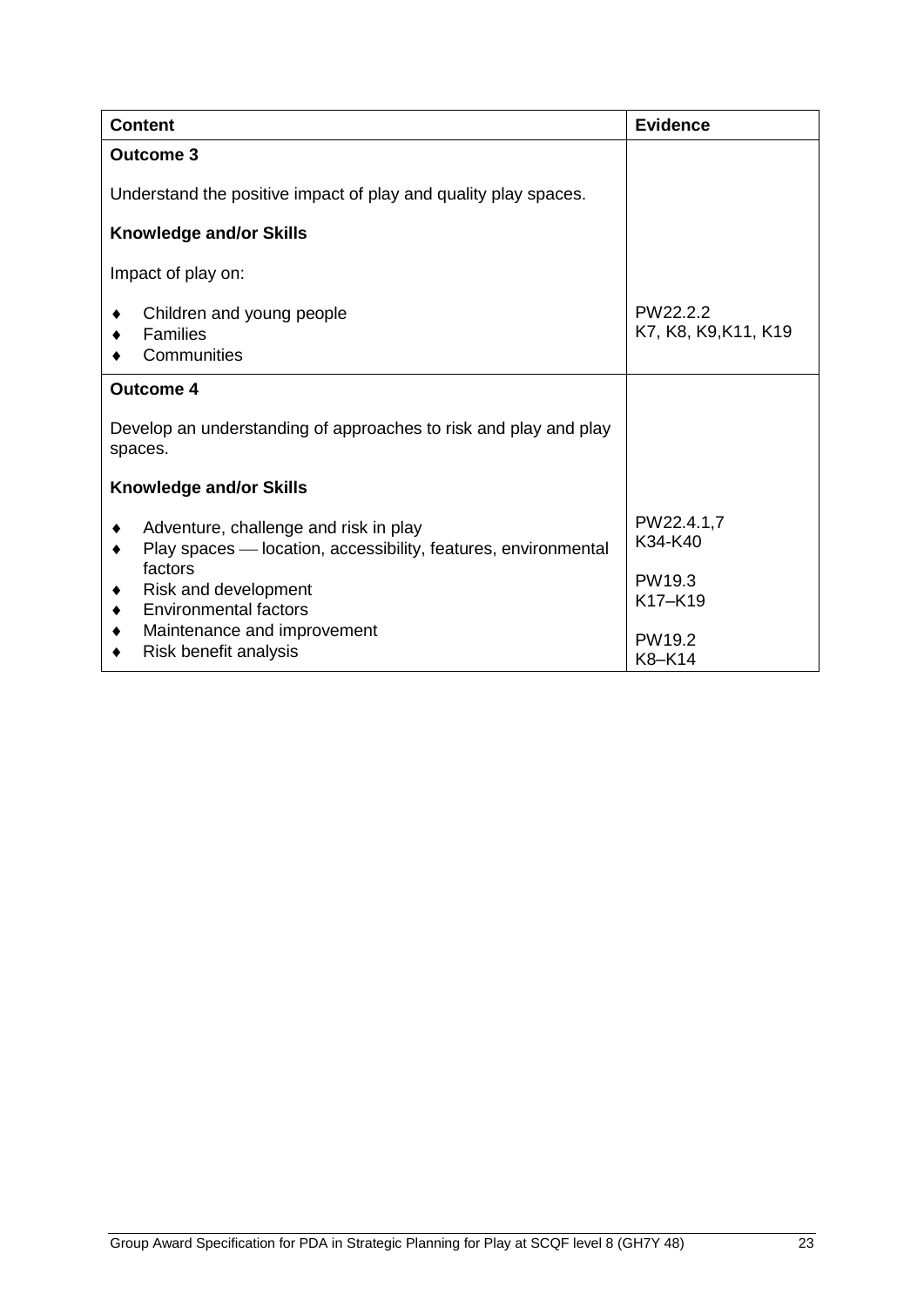### **Unit title: Play, Policy and Community**

### **Related NOS: Playwork**

| <b>PW16</b> | Work With Colleagues and Other Partners to Develop an Organisational Framework<br>for Play |
|-------------|--------------------------------------------------------------------------------------------|
| <b>PW17</b> | Develop, Manage and Review Operational Plans for Play Provision                            |
| <b>PW20</b> | Work With Other Organisations, Agencies and Professionals                                  |
| <b>PW22</b> | Research, Design and Facilitate Possibilities for Self-directed Play                       |
| <b>PW23</b> | Support Others in Accessing the Resources they Need to Provide Play                        |
|             | Environments                                                                               |
| <b>PW38</b> | Implement Contemporary Frameworks Within a Play Context                                    |

| PW16.1.1<br>$K1-K9$<br>PW17.1                                                                    |
|--------------------------------------------------------------------------------------------------|
|                                                                                                  |
|                                                                                                  |
|                                                                                                  |
| $K1-K3$                                                                                          |
| PW22.1.1<br>$K1-K4$<br>PW38.1.1,2                                                                |
| $K1-K8$                                                                                          |
|                                                                                                  |
|                                                                                                  |
|                                                                                                  |
| PW16.2.3,4<br>K <sub>12</sub> , K <sub>13</sub><br>PW23.1.1,2<br>$K1-K4$<br>PW38.2.1,2<br>K9-K12 |
|                                                                                                  |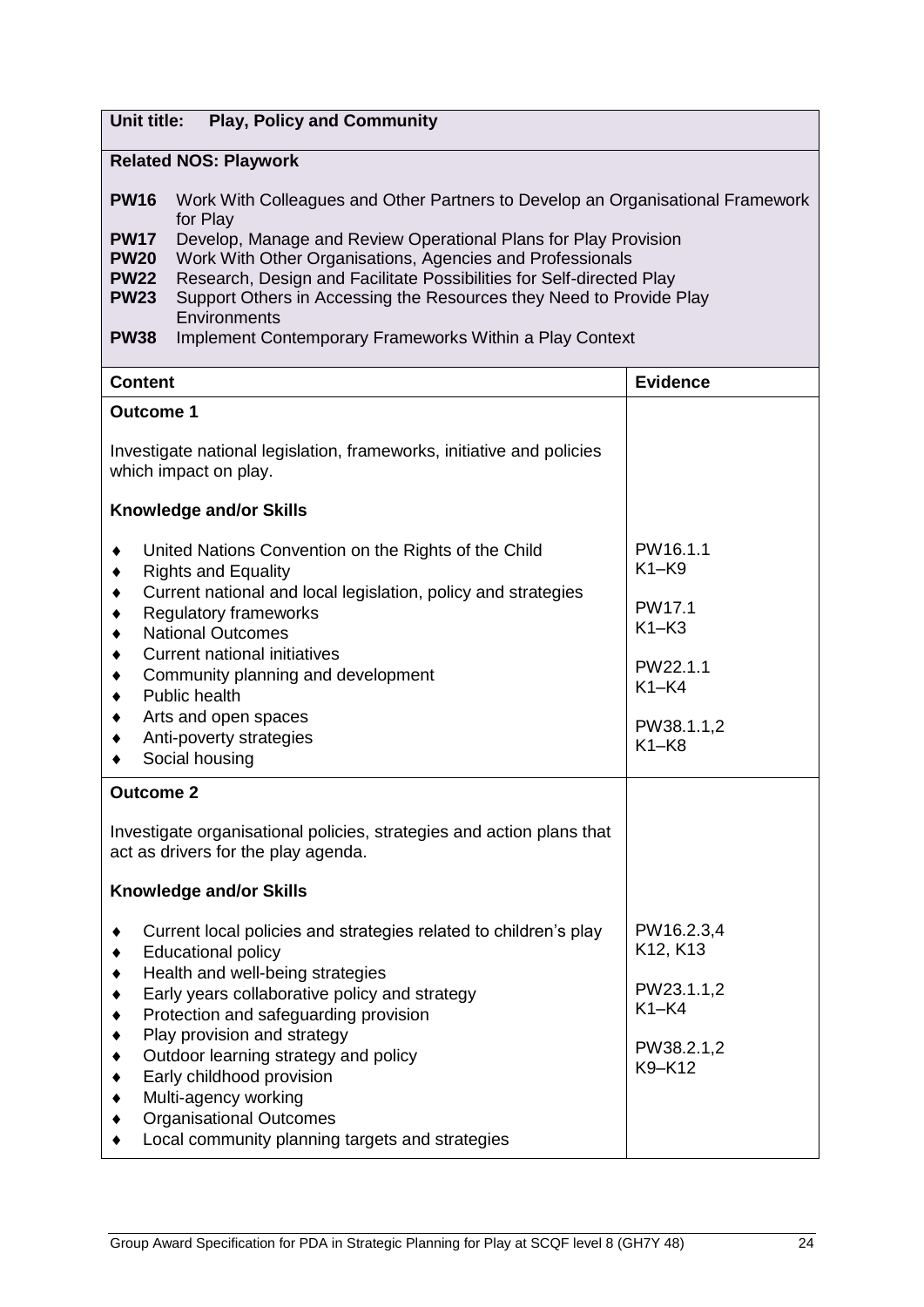| <b>Content</b>                                                                                                                                                                                                                                                                                                                                                                                                                                                                                                                                              | <b>Evidence</b>                                                                                                                                                             |
|-------------------------------------------------------------------------------------------------------------------------------------------------------------------------------------------------------------------------------------------------------------------------------------------------------------------------------------------------------------------------------------------------------------------------------------------------------------------------------------------------------------------------------------------------------------|-----------------------------------------------------------------------------------------------------------------------------------------------------------------------------|
| <b>Outcome 3</b>                                                                                                                                                                                                                                                                                                                                                                                                                                                                                                                                            |                                                                                                                                                                             |
| Investigate the wider areas of policy in organisation which may<br>have an impact on play in the community.<br>Knowledge and/or Skills                                                                                                                                                                                                                                                                                                                                                                                                                      |                                                                                                                                                                             |
| Identify policies, strategies and action plans which may<br>٠<br>indirectly impact on play<br>Identify key policy makers, planners and providers who<br>٠<br>develop key areas of policy in the organisation<br>Identify key organisational processes and practice which<br>٠<br>support development of policy in the organisation<br>Scrutinise policies, process and practice in your organisation<br>٠<br>which could have an impact on play in the community<br>Consider potential opportunities for cooperative working and<br>٠<br>policy development | PW20.1.1,2,3,4,5,6<br>$K1-K9$<br>PW20.2.1,2,3,4,5,6<br>K <sub>10</sub> -K <sub>17</sub><br>PW38.2.1,2<br>K9-K12<br>PW20.3.1,2,3,4,5,6,7<br>K <sub>18</sub> -K <sub>22</sub> |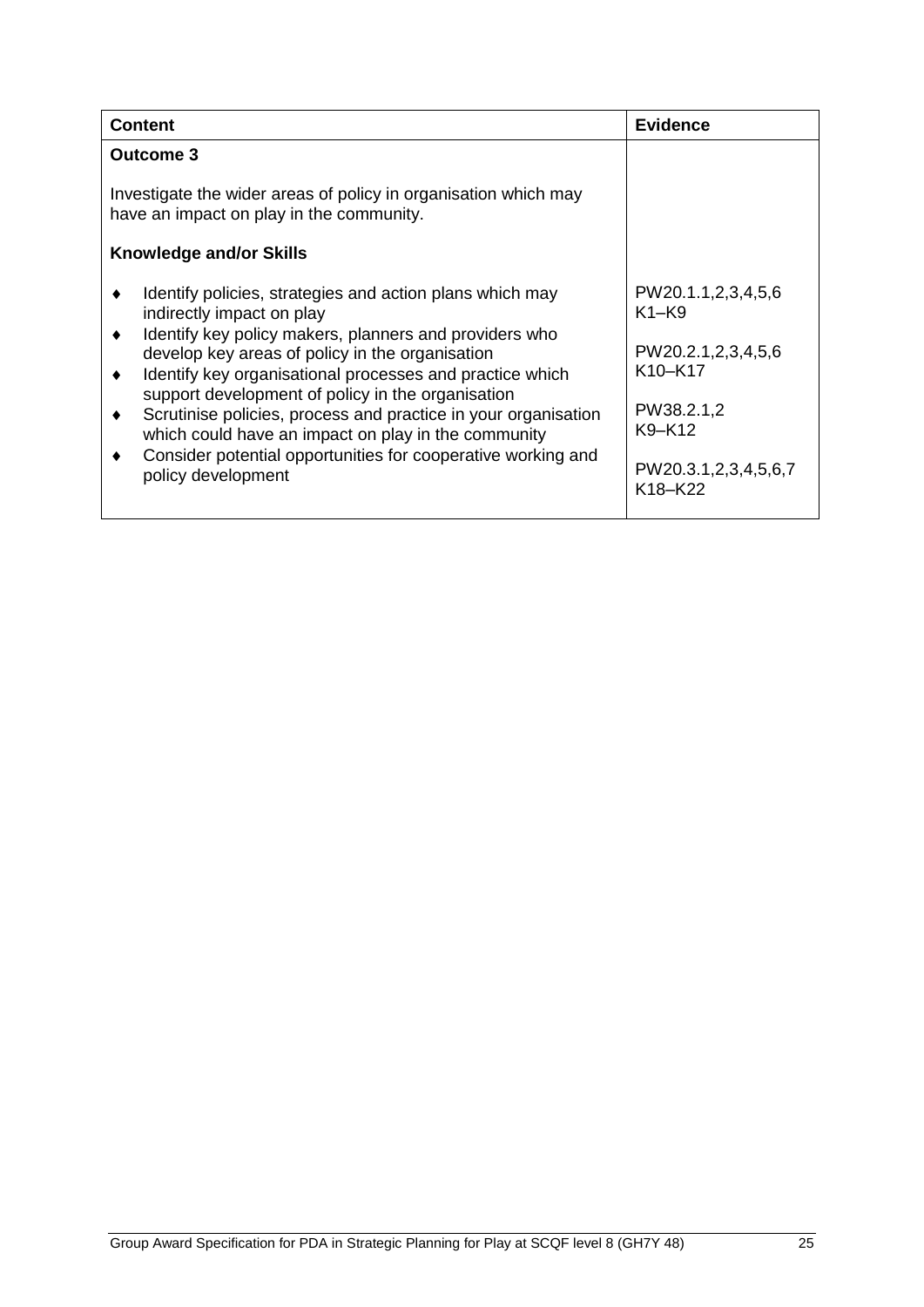|  |  |  |  | Unit title: Evaluating and analysing the impact of play on children and young people |  |
|--|--|--|--|--------------------------------------------------------------------------------------|--|
|--|--|--|--|--------------------------------------------------------------------------------------|--|

#### **Related NOS: Playwork**

**PW16** Work With Colleagues and Other Partners to Develop an Organisational Framework for Play

- **PW17** Develop, Manage and Review Operational Plans for Play Provision<br>**PW21** Develop and Implement Procedures to Safeguard Children and You
- **PW21** Develop and Implement Procedures to Safeguard Children and Young People

```
PW22 Research, Design and Facilitate Possibilities for Self-directed Play
```

|        | <b>Content</b>                                                                                                                                                                                                                             | <b>Evidence</b>           |
|--------|--------------------------------------------------------------------------------------------------------------------------------------------------------------------------------------------------------------------------------------------|---------------------------|
|        | <b>Outcome 1</b>                                                                                                                                                                                                                           |                           |
|        | Develop understanding and knowledge of communication<br>principles with children and young people.                                                                                                                                         |                           |
|        | <b>Knowledge and/or Skills</b>                                                                                                                                                                                                             |                           |
|        | <b>Communication skills</b><br>Methods of communicating with children and young people                                                                                                                                                     | PW22.1.3,4,5,6<br>K15-K19 |
|        | Legislative requirements of communicating with children and<br>young people                                                                                                                                                                | PW21.1.1<br>$K1-K4$       |
|        | <b>Outcome 2</b>                                                                                                                                                                                                                           |                           |
|        | Undertake a consultation with children and young people<br>establishing the impact of play on their lives.                                                                                                                                 |                           |
|        | <b>Knowledge and/or Skills</b>                                                                                                                                                                                                             |                           |
| ٠      | Explore consultation tools for use with children and young<br>people<br>Understand of the evaluation tools for identifying quality play<br>provision, spaces and organisations<br>Appropriate use of language<br><b>Adult facilitation</b> | PW22.1.3,4,5,6<br>K6, K8  |
| ٠<br>٠ | Consider the impact of participant consultation on children and<br>young people 's views and opinions<br>Understand the principles of sampling on consultation process<br>Consider consultation approaches appropriate to children and     |                           |
|        | young people with different ages<br>Ethical parameters when working with children and young<br>people to engagement and data handling                                                                                                      | PW21.1.1<br>$K1-K4$       |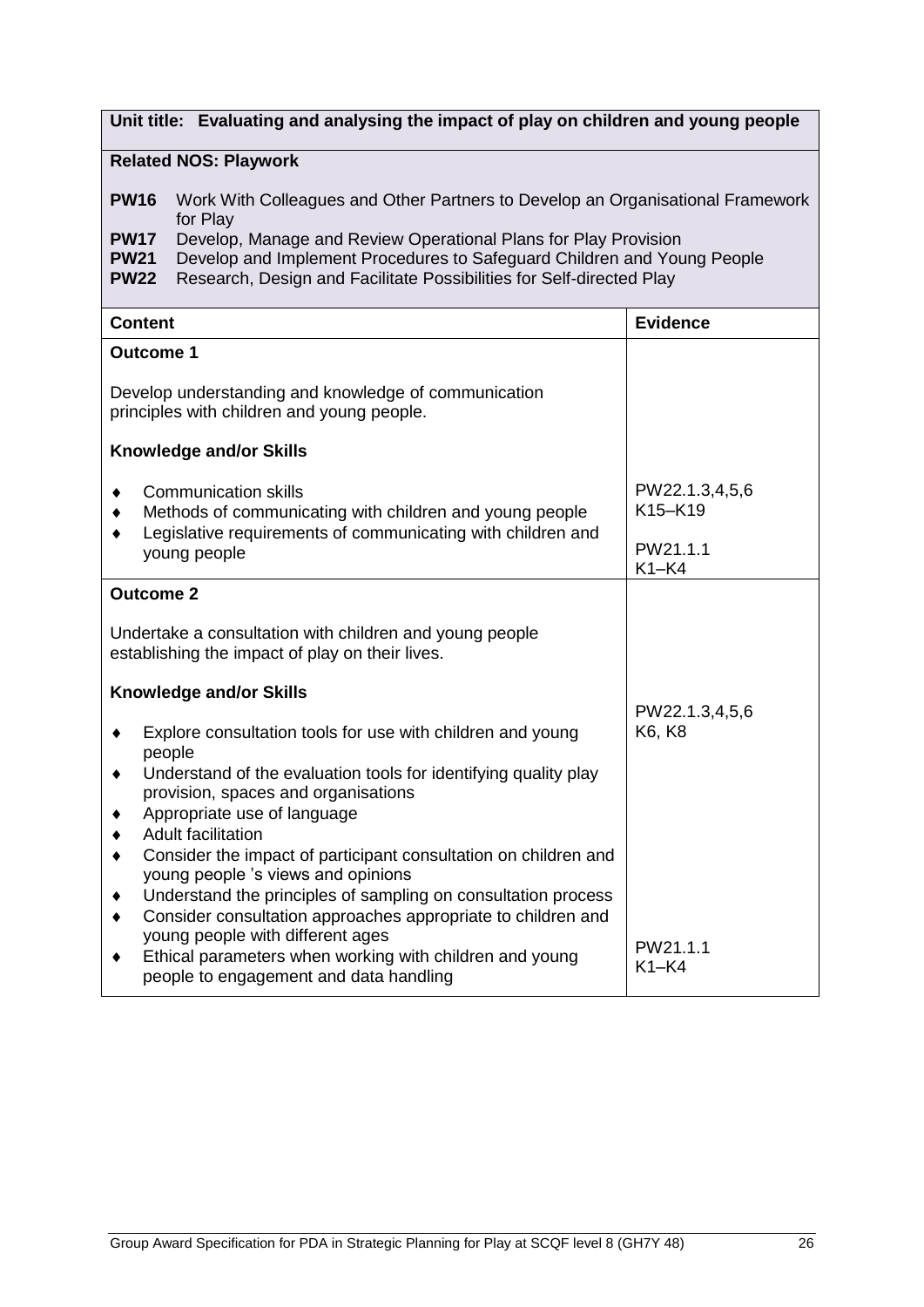| <b>Content</b>                                                                                                                                                                                                                                                                                                                                                                                | <b>Evidence</b>         |  |
|-----------------------------------------------------------------------------------------------------------------------------------------------------------------------------------------------------------------------------------------------------------------------------------------------------------------------------------------------------------------------------------------------|-------------------------|--|
| <b>Outcome 3</b>                                                                                                                                                                                                                                                                                                                                                                              |                         |  |
| Analyse the Outcomes from consultation and evaluate the impact<br>of play.                                                                                                                                                                                                                                                                                                                    |                         |  |
| <b>Knowledge and/or Skills</b>                                                                                                                                                                                                                                                                                                                                                                |                         |  |
| Indicators:                                                                                                                                                                                                                                                                                                                                                                                   |                         |  |
| Play opportunities and experiences<br>Child friendly community<br>Impact on the health and well-being, education and resilience<br>Impact on children and young people and young people and<br>their future in scotland<br>Impact on families and communities, for example, personal<br>٠<br>growth, strengthening relationships, social cohesion<br>Analysis of data using appropriate tools | PW22.2.3,4,6<br>$K1-K8$ |  |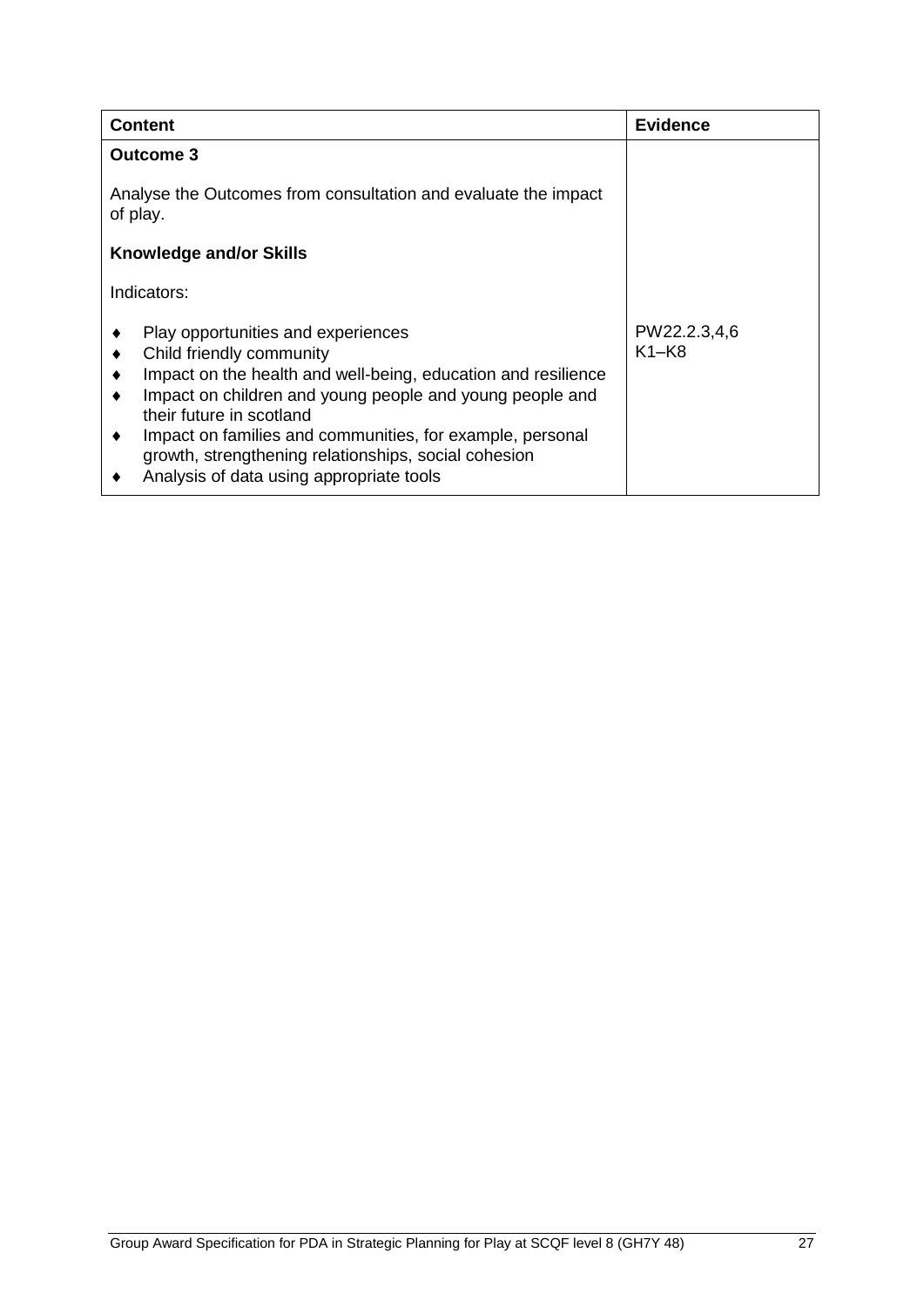| <b>Unit Title:</b> | <b>Evaluating Play Sufficiency</b> |
|--------------------|------------------------------------|
|--------------------|------------------------------------|

### **Related NOS: Playwork**

| <b>PW16</b> | Work With Colleagues and Other Partners to Develop an Organisational Framework      |
|-------------|-------------------------------------------------------------------------------------|
|             | for Play                                                                            |
| <b>PW17</b> | Develop, Manage and Review Operational Plans for Play Provision                     |
| <b>PW20</b> | Work With Other Organisations, Agencies and Professionals                           |
| <b>PW23</b> | Support Others in Accessing the Resources they Need to Provide Play<br>Environments |
| <b>PW38</b> | Implement Contemporary Frameworks Within a Play Context                             |
|             |                                                                                     |

| <b>Content</b>                                                                                                                                                                                                                                | <b>Evidence</b>                                                                          |
|-----------------------------------------------------------------------------------------------------------------------------------------------------------------------------------------------------------------------------------------------|------------------------------------------------------------------------------------------|
| <b>Outcome 1</b>                                                                                                                                                                                                                              |                                                                                          |
| Carry out a policy analysis to identify impact on the quality of play.                                                                                                                                                                        |                                                                                          |
| <b>Knowledge and/or Skills</b>                                                                                                                                                                                                                |                                                                                          |
| Principles of policy analysis<br>Assessment Tools to use in a policy analysis                                                                                                                                                                 | PW16.2.2<br>K12, K13                                                                     |
| <b>Outcome 2</b>                                                                                                                                                                                                                              |                                                                                          |
| Evaluate data from the policy analysis to identify sufficiency of play.                                                                                                                                                                       |                                                                                          |
| <b>Knowledge and/or Skills</b><br>Evaluation methodologies<br>Identify other relevant data and information sources<br>Consultation with children<br>Findings from play space assessments<br>Key partners<br>Mapping of potential policy audit | PW16.2.1,2,3,4,5<br>K13-K15<br>PW16.1.3,4,5<br>$K1-K9$<br>PW20.1.1,2,3,4,5,6<br>$K1-K9$  |
|                                                                                                                                                                                                                                               | PW23.2.1<br>$K1-K9$                                                                      |
| <b>Outcome 3</b>                                                                                                                                                                                                                              |                                                                                          |
| Develop an organisational action plan relating to play based on<br>evaluation of policy analysis and consultation.                                                                                                                            |                                                                                          |
| <b>Knowledge and/or Skills</b>                                                                                                                                                                                                                |                                                                                          |
| Principles of developing an action plan<br>Collaborative working<br>Policy analysis<br><b>Evaluation techniques</b>                                                                                                                           | PW17.1.1,2<br>PW17.3.1,2,3<br>K1-7; K13-18<br>PW23.2<br>K10-K17<br>PW38.3.1,2<br>K14-K16 |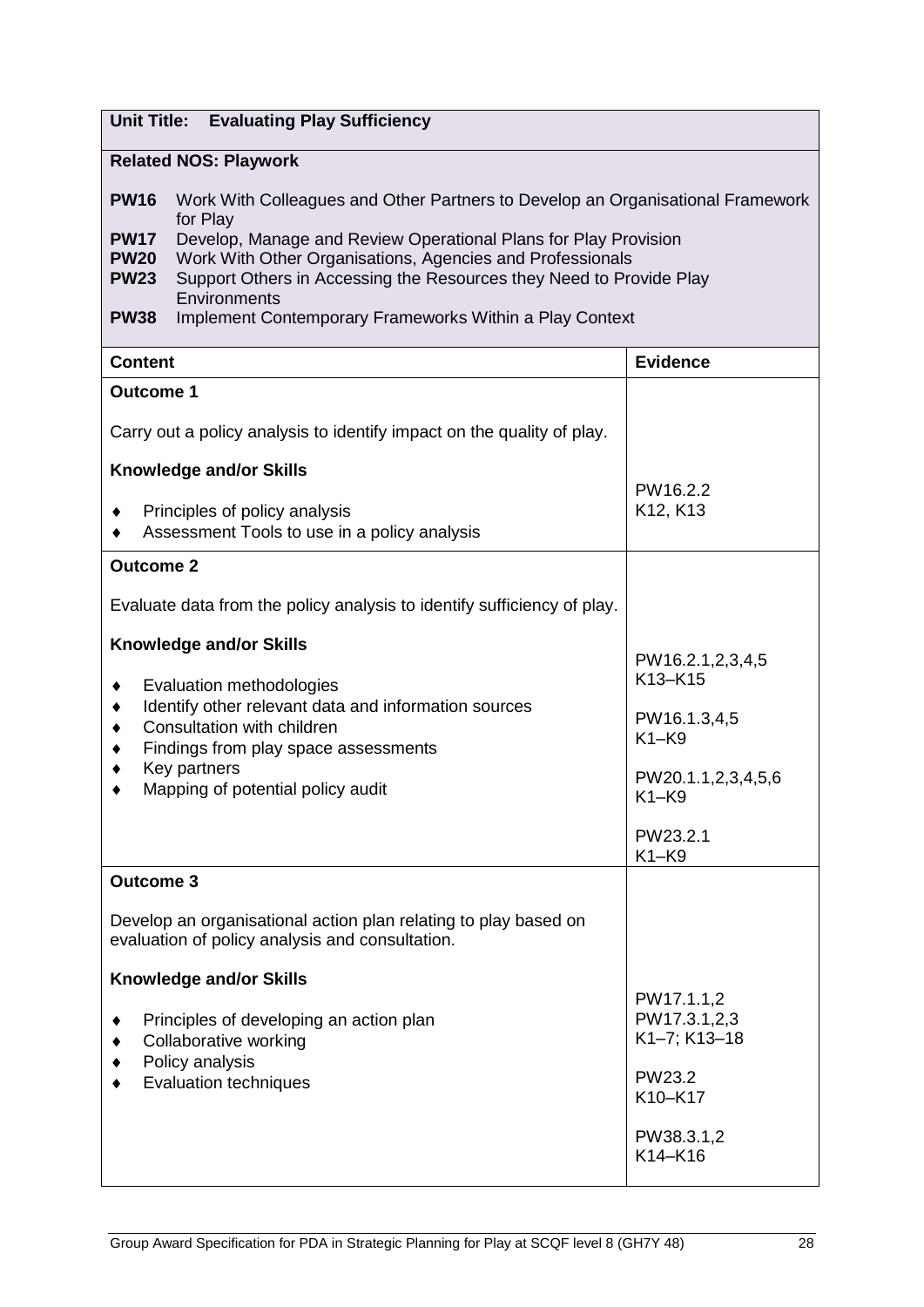### <span id="page-30-0"></span>**Appendix 2: Play Strategy Scotland**

Our Vision: We want Scotland to be the best place to grow up. A nation which values play as a lifeenhancing daily experience for all our children and young people; in their homes, nurseries, schools and communities.

Our Vision which seeks to improve the play experiences of all children and young people, including those with disabilities or from disadvantaged backgrounds. It aims to ensure all children and young people can access play opportunities in a range of settings which offer variety, adventure and challenge. They must be able to play freely and safely while learning to manage risks and make choices about where, how and when they play according to their age, stage, ability and preference.